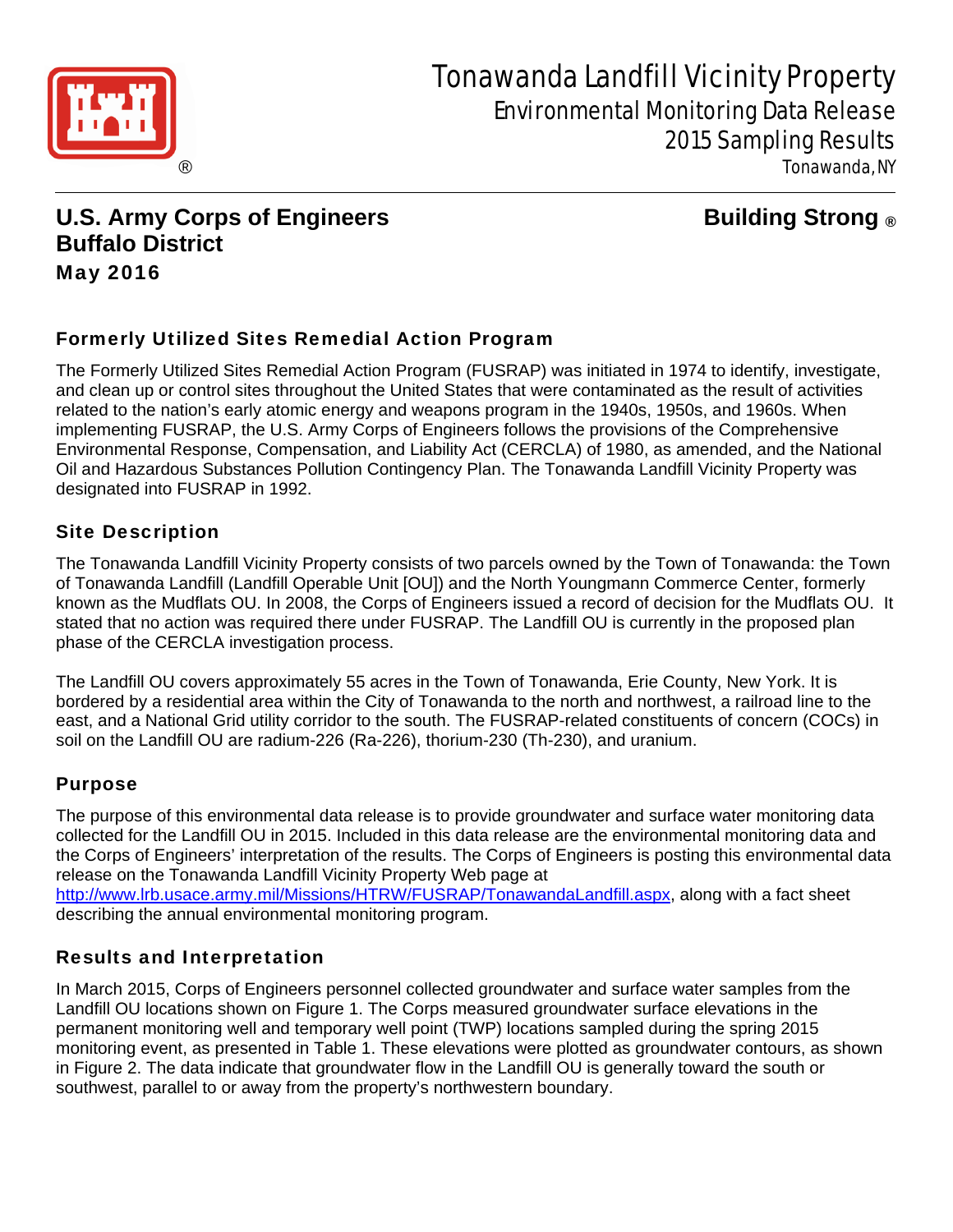#### *Groundwater Results*

Unfiltered and filtered groundwater sample results for the March 2015 annual monitoring event are presented in Tables 2 and 3, respectively. Concentrations of Ra-226 and Th-230 have consistently been at or near levels that are considered naturally occurring (background) in groundwater samples from all permanent monitoring well and TWP sample locations.

However, the Corps did detect elevated levels of uranium in groundwater samples from some of the permanent monitoring well and TWP locations. Figure 3 illustrates the total uranium concentrations in filtered groundwater samples the Corps of Engineers has collected over time.

While groundwater at the Landfill OU is not a drinking water source, the Corps screened detected uranium concentrations to compare them to the U.S. Environmental Protection Agency Maximum Contaminant Level (MCL) for total uranium of 30 micrograms per liter  $(\mu q/L)$ . (The MCLs are the accepted regulatory contaminant guidelines for drinking water).

Uranium concentrations in groundwater samples collected in March 2015 from wells BM-4, BM-16, TWP-6, TWP-7, TWP-10, and TWP-13 exceeded the MCL for uranium. However, since groundwater is not used for drinking water purposes, exceedances of the total uranium MCL do not indicate an impact to human health.

Uranium concentrations in samples from wells BM-15, BM-17, BM-18, BM-19, L-2, L-3, TWP-1, TWP-9, and TWP-11 were below the total uranium MCL but were elevated above a typical background level of 5.0 µg/L. The remaining wells exhibited uranium concentrations at or near background levels.

The two locations closest to and downgradient of the area with elevated uranium in soils, TWP-6 and TWP-7, have consistently exhibited the highest concentrations of uranium in groundwater. The observed consistency or reductions of uranium in groundwater and leachate samples in the soil-impact areas indicate the areal extent of uranium impacts is not expanding.

The site stormwater management (drainage controls) associated with landfill closure activities (grading and capping) should lower leachate levels in the landfill. Numerical groundwater modeling performed for the 2015 feasibility study predicts an eventual decline of 4 to 7 feet in leachate levels due to capping. This will also suppress the mobility of uranium-impacted leachate in the landfill. The 2015 sampling data indicate this is occurring, although groundwater and leachate levels (elevations) are generally consistent with those in past years.

#### *Surface Water Results*

Unfiltered surface water sample results for the March 2015 monitoring event are presented in Table 4. Corps of Engineers personnel collected surface water samples from three places on the Landfill OU. These included the northern drainage ditch and a ditch that drains the adjacent National Grid utility corridor into the northern drainage ditch (locations SW/SD-12, and SW-17). Corps personnel also sampled Two Mile Creek, in line with and downstream of the discharge from the northern drainage ditch (locations SW-18, SW-19, and SW-20). As with groundwater, concentrations of Ra-226 and Th-230 have consistently been very low, within the range of naturally occurring concentrations of these constituents in all surface water samples collected.

The Corps of Engineers detected elevated levels of uranium in northern drainage ditch samples. Figure 4 illustrates the total uranium concentrations in surface water samples the Corps collected over time from water flowing from the northern drainage ditch into Two Mile Creek. For comparison purposes, the Corps screened the uranium concentrations against the total uranium MCL and the Canadian surface water quality guideline (CWQG) for protection of aquatic life of 15  $\mu$ g/L for total uranium. (In 2011, the Canadian Council of Ministers of the Environment developed the CWQG to protect aquatic life, which includes aquatic plants, fish, insects, and other invertebrates that live in the water. The Corps used the CWQG here for screening purposes to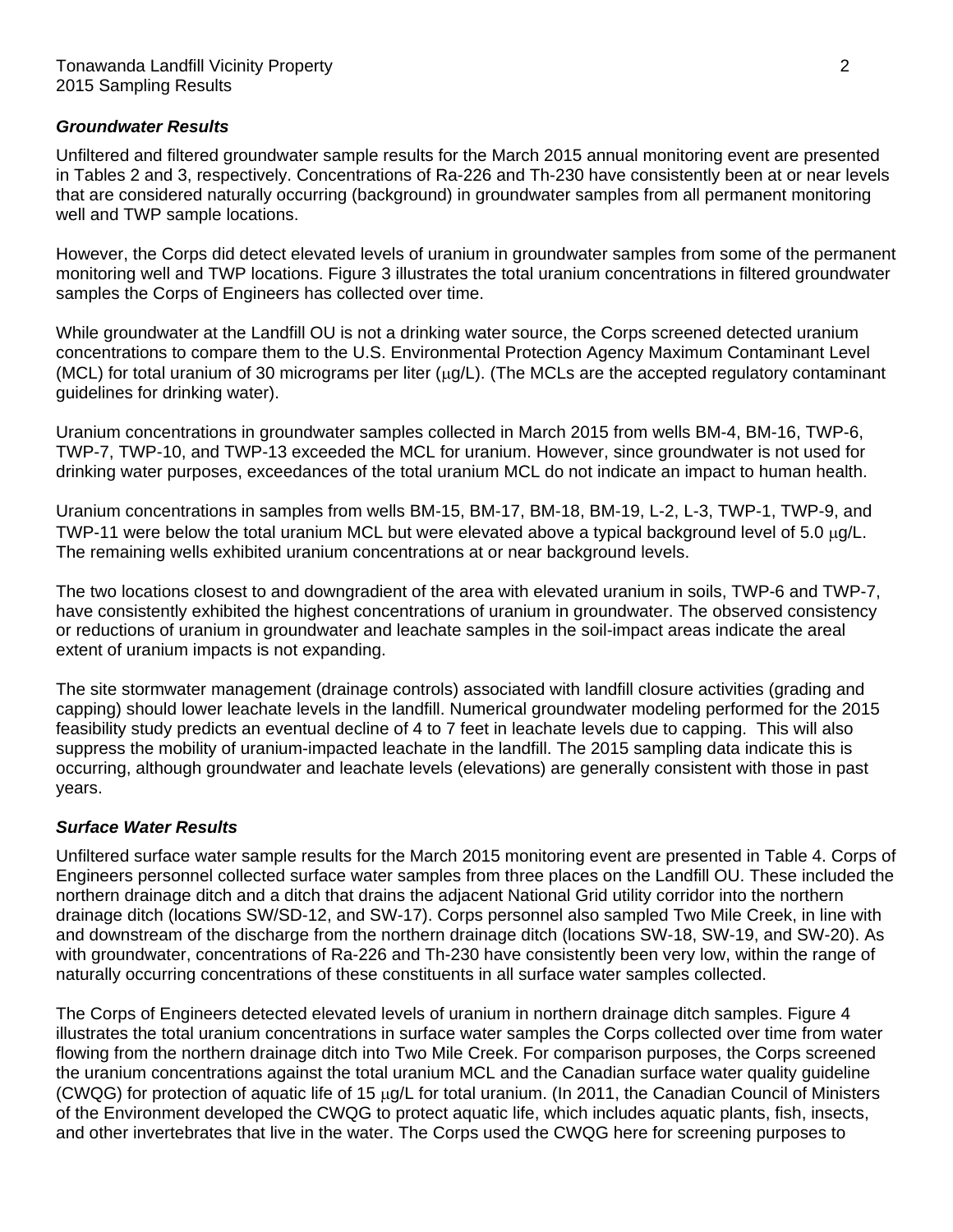identify potential risks to aquatic life. Neither the U.S. Environmental Protection Agency nor individual states have developed corresponding surface water quality criteria for uranium.)

Uranium concentrations in samples collected in March 2015 from locations SW/SD-01, SW/SD-05, SW/SD-06, SW/SD-08, SW/SD-09, SW/SD-10, SW/SD-11, SW/SD-12, SW/SD-14, SW/SD-15, and SW/SD-16 in the northern drainage ditch exceeded both the MCL and CWQG. Concentrations in samples from locations SW/SD-02, SW/SD07, and SW/SD-13 exceeded the CWQG only. However, since the flow in the northern drainage ditch is either brief or intermittent and not a drinking water source or a viable aquatic habitat, these exceedances don't threaten human health or the environment. Also, uranium concentrations tend to decrease as surface water moves downstream along the length of the northern drainage ditch. Samples collected in March 2015 from Two Mile Creek had uranium concentrations below the MCL and CWQG.

Compared to previous spring sampling results (e.g., April 2012, 2013, and 2014), the March 2015 results for surface water in the area where FUSRAP-related materials are located shows elevated uranium. These higher concentrations reflect weather conditions during the previous winter of 2014–2015 (the Buffalo [Tonawanda] area had received below-average precipitation since mid-December 2014). The sampling occurred during the last week of March 2015. There had been only 6.5 inches of precipitation since January 1, 2015; normal precipitation is 8 inches. Below-average temperatures during January through March 2015 enhanced this 20 percent moisture deficit, promoting deeper frost penetration (frozen ground). Therefore, the uranium concentrations in groundwater appear coincident with previous sampling, yet the surface water collected from the Landfill OU in March 2015 did not reflect the seasonal dilution that normally occurs in the spring (i.e., less snow and frozen ground limited surface-water accumulations that normally dilute impacted discharges that flow from the SW/SD-01 and SW/SD-05 area).

# Conclusion

The Corps of Engineers released the *Proposed Plan for the Landfill Operable Unit of the Tonawanda Landfill Vicinity Property* for public comment in September 2015. The proposed plan identified the Corps of Engineers' preferred alternative (Alternative 3: Targeted Shallow Removal and Off-Site Disposal) to address FUSRAPrelated COCs in soil at the Landfill OU.

The Corps of Engineers also released the feasibility study (FS) for the Landfill OU of the Tonawanda Landfill Vicinity Property concurrent with the proposed plan. The FS documented the rationale and procedures used to identify, develop, screen, and evaluate remedial alternatives to address FUSRAP-related COCs at the Landfill OU of the Tonawanda Landfill Vicinity Property. The remedial alternative evaluations were based on the nature and extent of FUSRAP-related COCs and site-specific conditions as documented in the remedial investigation (RI) report, Tonawanda Landfill Vicinity Property (USACE 2005), and the Updated Baseline Risk Assessment (BRA) for the Landfill Operable Unit of the Tonawanda Landfill Vicinity Property (USACE 2012)

Findings from the RI report and Updated BRA indicated that FUSRAP-related COCs in soil posed unacceptable risk to potential future users of the Landfill OU, and therefore, soil was identified as a media of concern. The FS and proposed plan provide an analysis of site investigations that concluded groundwater (whether natural or as leachate) and surface water are not FUSRAP media of concern at the Landfill OU. Surface water in the drainage ditch is temporary in nature and not a drinking water source. Neither does it provide significant ecological habitat for aquatic life. Samples collected from Two Mile Creek, the most likely aquatic habitat into which the ditch discharges, exhibited uranium levels that were below the ecological screening level for aquatic life. Groundwater is not considered a viable drinking water source since natural groundwater conditions in the two uppermost water-bearing zones beneath the Tonawanda Landfill Vicinity Property exhibit high salinity, sulfate, and total dissolved solids concentrations. The groundwater within the landfill reveals contact with waste and is considered leachate that would require significant treatment to be a potable water source. In addition, the Landfill OU of the Tonawanda Landfill Vicinity Property is not within the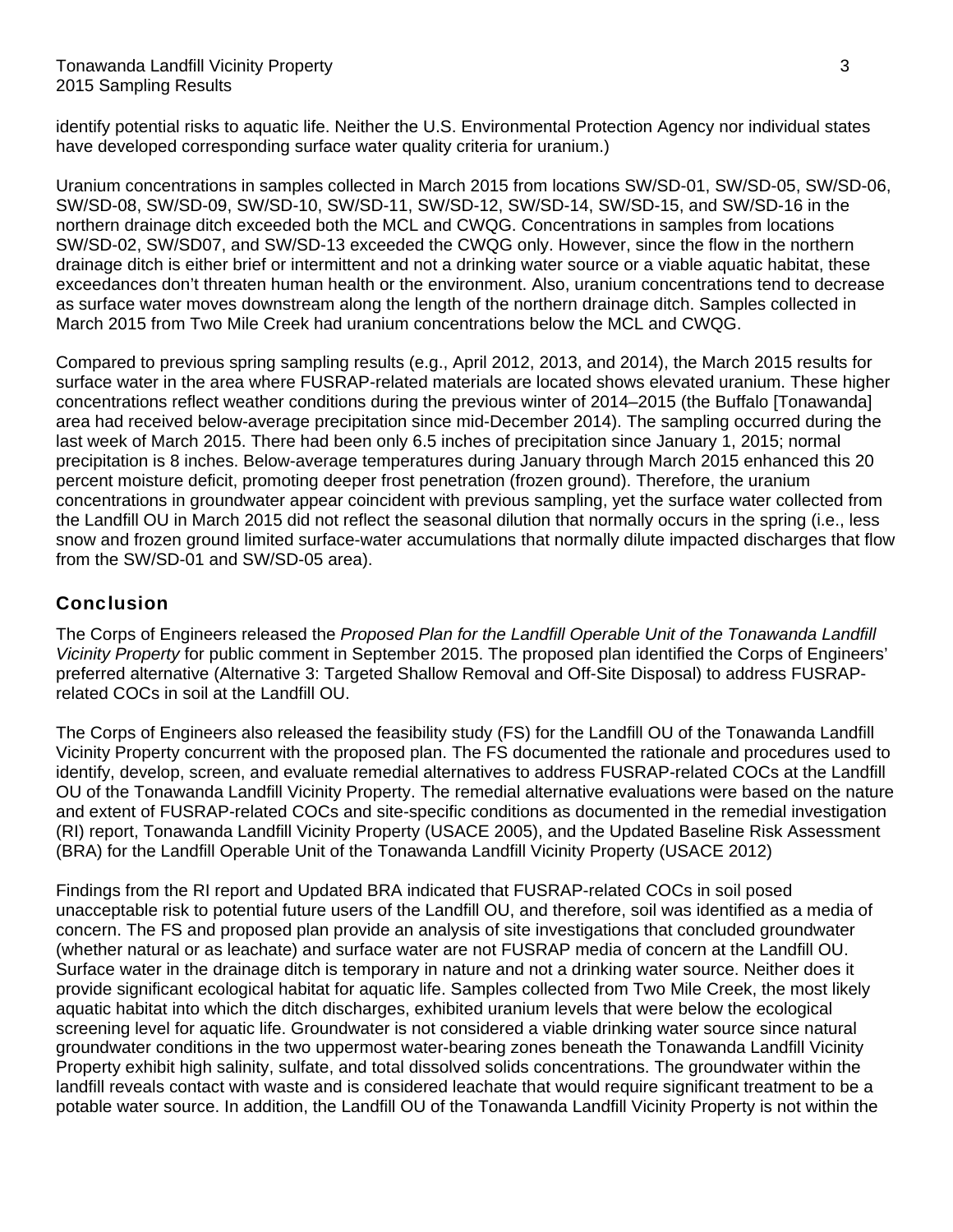capture zone of current municipal or private drinking water well systems, and it is unlikely that it would be in the future due to the availability of fresh drinking water from off-site sources; for instance, the upper Niagara River provides a replaceable source for groundwater.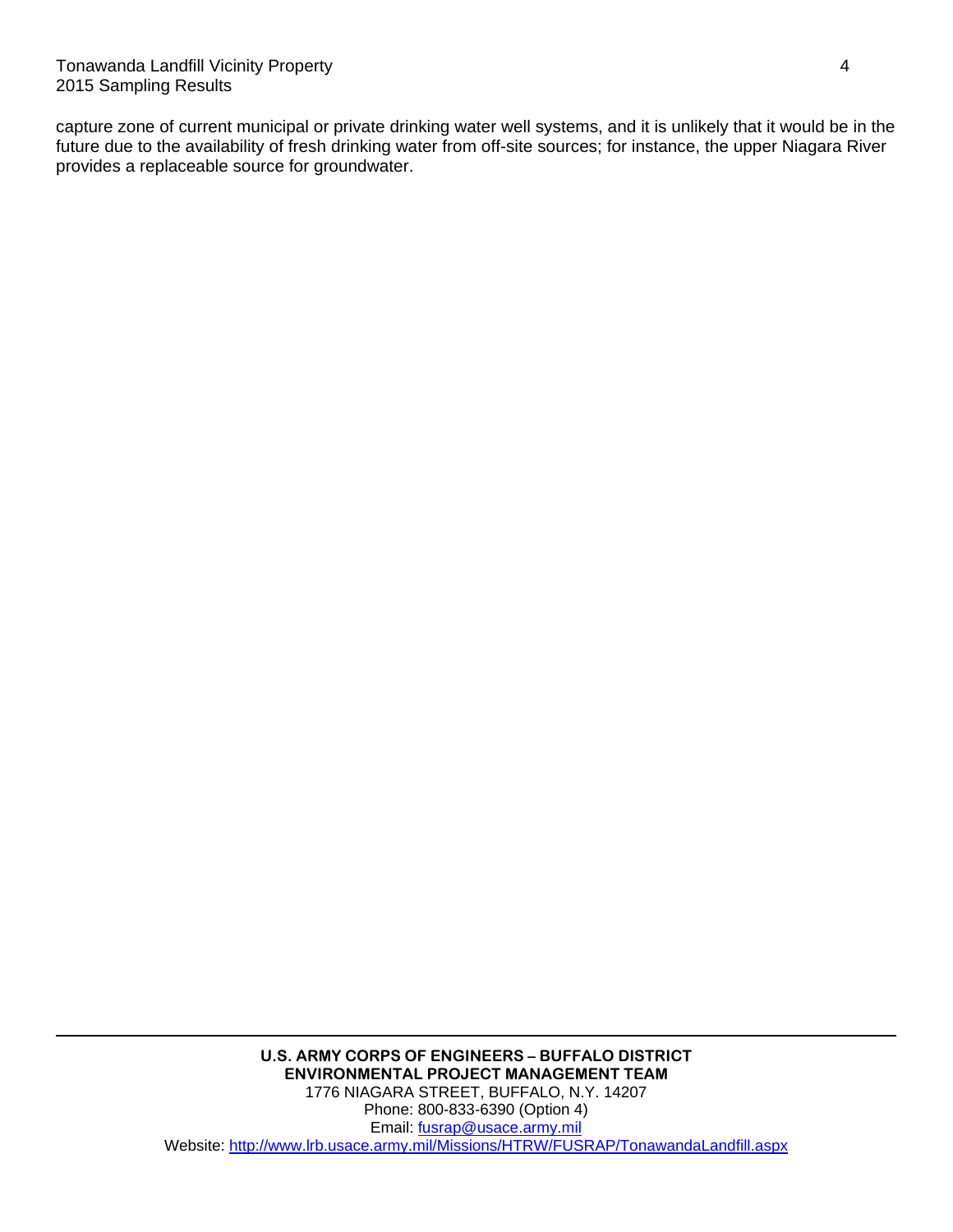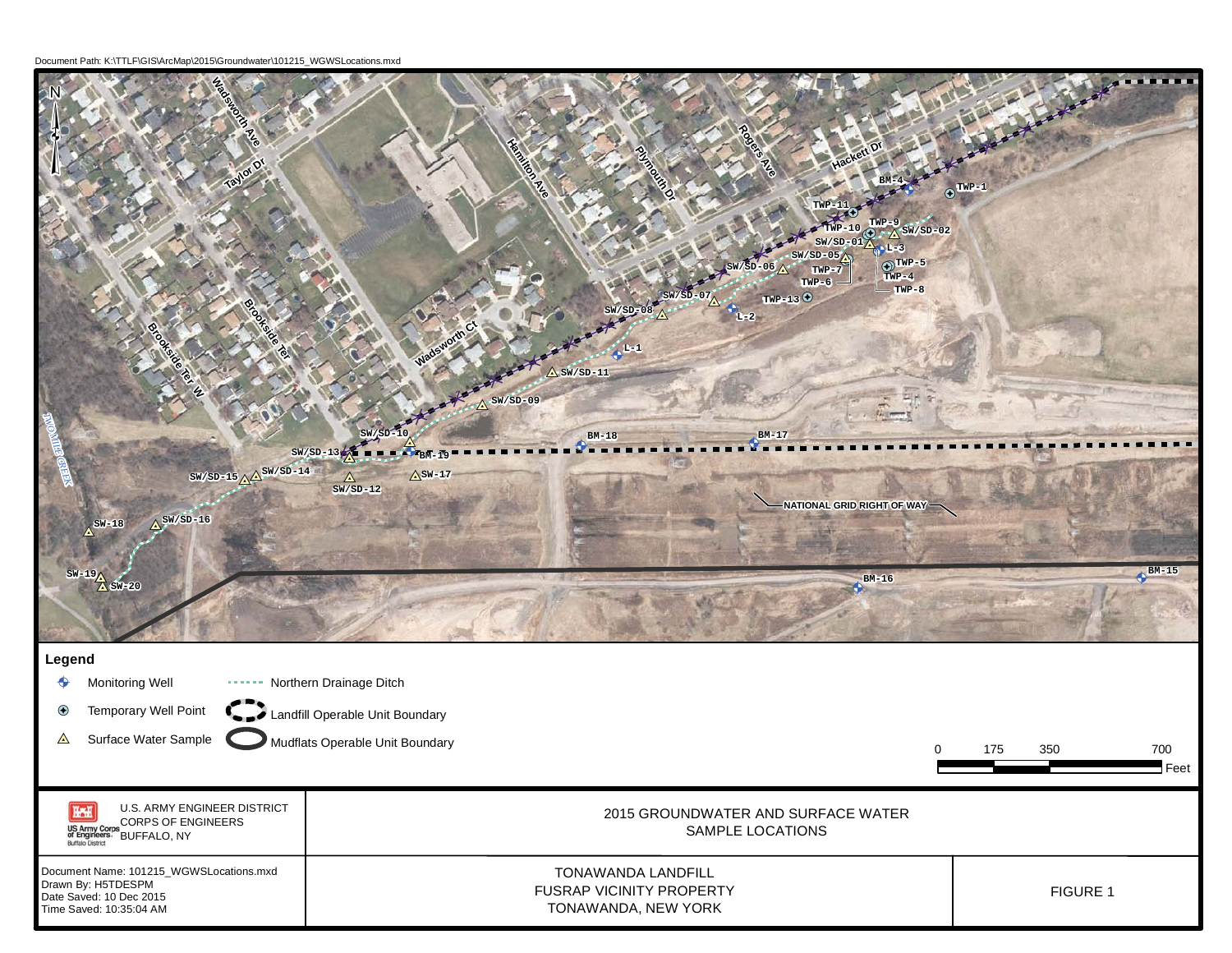Document Path: K:\TTLF\GIS\ArcMap\2015\Groundwater\101215March15WGCon.mxd

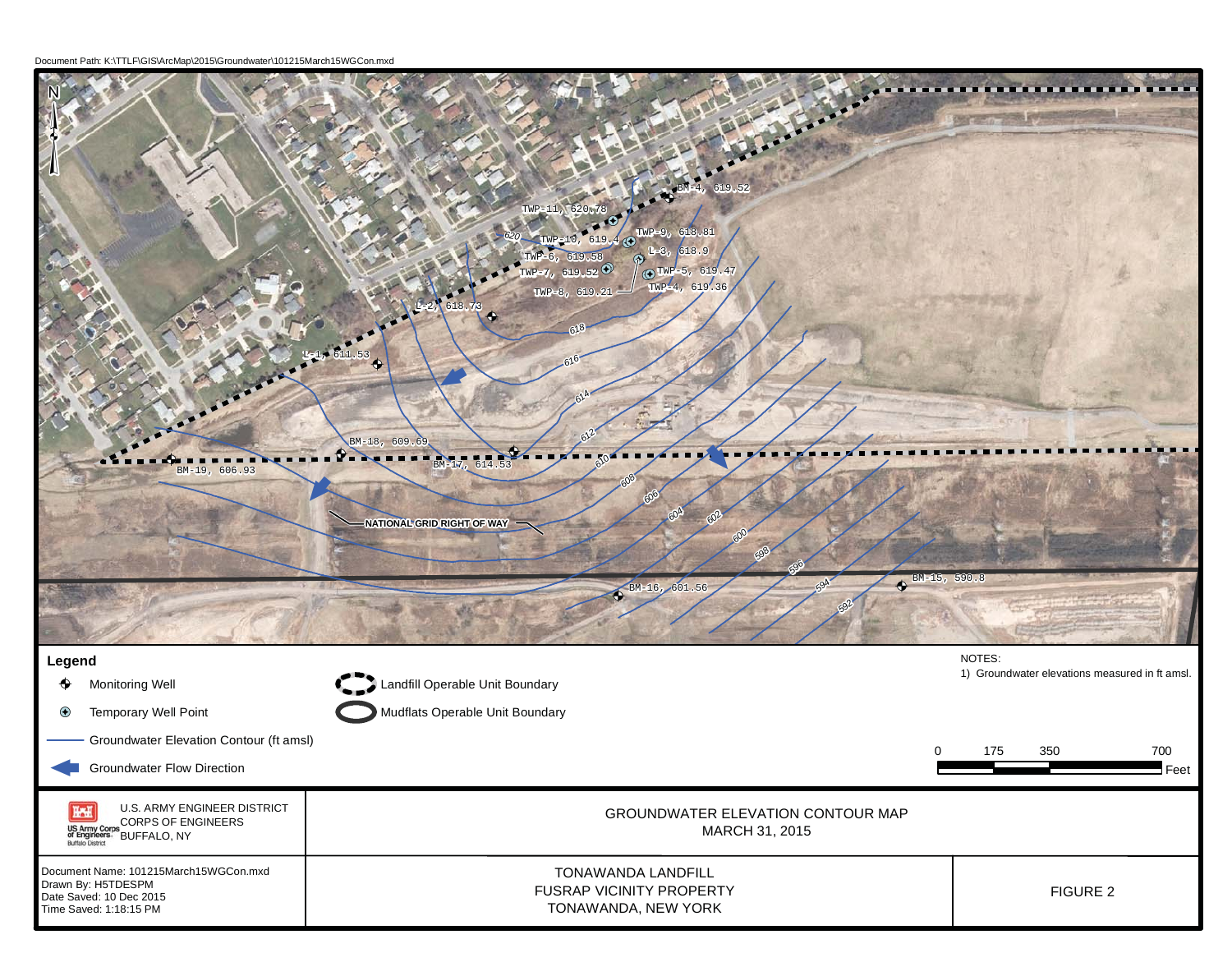| Well $ID1$    | <b>Top of Casing</b><br><b>Elevation</b><br>(ft AMSL) | Depth to Water<br>(ft from TOC) | Groundwater<br><b>Elevation</b><br>(ft AMSL) |
|---------------|-------------------------------------------------------|---------------------------------|----------------------------------------------|
| <b>BM-4</b>   | 621.60                                                | 2.08                            | 619.52                                       |
| <b>BM-15</b>  | 606.20                                                | 15.40                           | 590.80                                       |
| <b>BM-16</b>  | 613.86                                                | 12.30                           | 601.56                                       |
| <b>BM-17</b>  | 621.73                                                | 7.20                            | 614.53                                       |
| <b>BM-18</b>  | 619.51                                                | 9.82                            | 609.69                                       |
| <b>BM-19</b>  | 610.20                                                | 3.27                            | 606.93                                       |
| $L-1$         | 616.12                                                | 4.59                            | 611.53                                       |
| $L-2$         | 622.03                                                | 3.30                            | 618.73                                       |
| $L-3$         | 621.34                                                | 2.44                            | 618.90                                       |
| TWP-4         | 622.47                                                | 3.11                            | 619.36                                       |
| TWP-5         | 622.93                                                | 3.46                            | 619.47                                       |
| TWP-6         | 619.92                                                | 0.34                            | 619.58                                       |
| TWP-7         | 619.62                                                | 0.10                            | 619.52                                       |
| TWP-8         | 620.36                                                | 1.15                            | 619.21                                       |
| TWP-9         | 620.56                                                | 1.75                            | 618.81                                       |
| <b>TWP-10</b> | 620.15                                                | 0.75                            | 619.40                                       |
| <b>TWP-11</b> | 622.43                                                | 1.65                            | 620.78                                       |
| <b>TWP-13</b> | 622.27                                                | 2.70                            | 619.57                                       |

# **Table 1: Groundwater Elevations for March 2015 Monitoring Event**

AMSL = Above Mean Sea Level

TOC = Top of Casing

1. A groundwater elevation is not provided for TWP-1, as the measured water levels in TWP-1 are inconsistent with the surrounding monitoring wells and TWPs.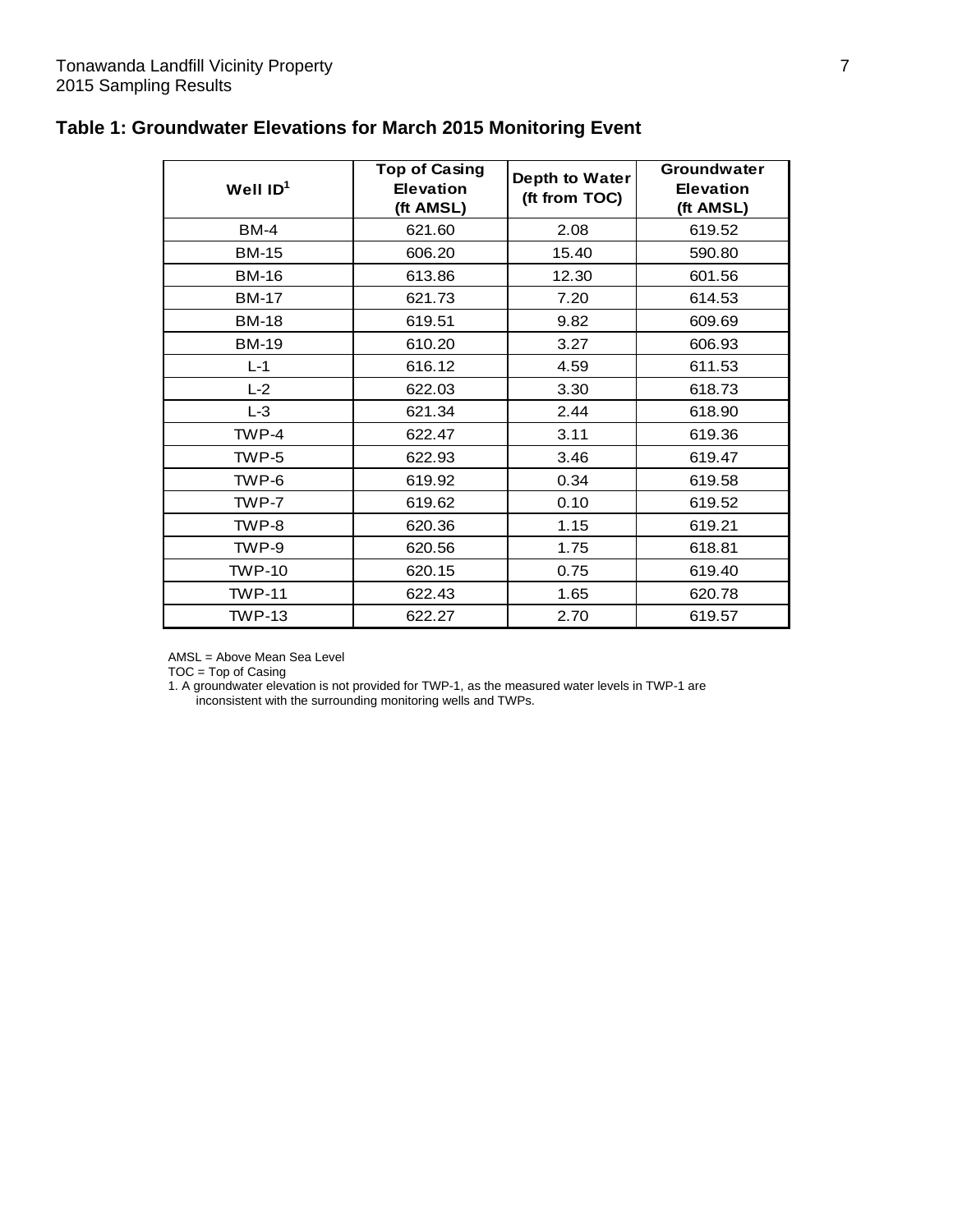| Table 2: Groundwater Analytical Results for Unfiltered Samples |  |  |
|----------------------------------------------------------------|--|--|
|----------------------------------------------------------------|--|--|

| Well         | Month &<br>Year | Ra-226<br>(pCi/L) | Th-230<br>(pCi/L) | $U-234$<br>(pCi/L) | $U-235$<br>(pCi/L) | $U-238$<br>(pCi/L) | <b>Total U</b><br>$(\mu g/L)^1$ |
|--------------|-----------------|-------------------|-------------------|--------------------|--------------------|--------------------|---------------------------------|
|              | Sep-01          | 1.50              | 0.300             | 14.4               | 0.400              | 12.3               | 30.1                            |
|              | <b>Jul-09</b>   | 0.312             | 0.248             | 13.1               | 1.31               | 14.2               | 28.0                            |
| <b>BM-4</b>  | Apr-12          | <b>ND</b>         | 0.00100           | 11.2               | 0.733              | 9.74               | 32.1                            |
|              | Apr-13          | <b>ND</b>         | <b>ND</b>         | 14.2               | 0.766              | 11.9               | 31.8                            |
|              | Apr-14          | 0.342             | $-0.0200$         | 12.8               | 0.592              | 10.1               | 34.4                            |
|              | $Mar-15$        | 1.33              | 0.0110            | 13.2               | 0.524              | 12.4               | 34.3                            |
|              | Sep-01          | 0.600             | 0.100             | 7.40               | 0.400              | 6.00               | 14.8                            |
|              | <b>Jul-09</b>   | <b>NC</b>         | <b>NC</b>         | <b>NC</b>          | <b>NC</b>          | <b>NC</b>          | <b>NC</b>                       |
| <b>BM-15</b> | Apr-12          | 0.356             | 0.157             | 7.84               | 0.201              | 5.95               | 16.1                            |
|              | Apr-13          | 0.672             | <b>ND</b>         | 7.23               | 0.243              | 4.25               | 16.5                            |
|              | Apr-14          | 0.0555            | $-0.0380$         | 6.53               | 0.299              | 4.49               | 15.4                            |
|              | <b>Mar-15</b>   | 0.0844            | $-0.0350$         | 5.78               | 0.211              | 3.51               | 13.9                            |
|              | Sep-01          | 0.400             | 0.000             | 13.2               | 0.600              | 9.90               | 27.0                            |
|              | <b>Jul-09</b>   | 0.712             | 0.170             | 14.3               | 0.940              | 11.3               | 26.5                            |
|              | Apr-12          | 0.315             | 0.0660            | 13.6               | 0.499              | 12.0               | 36.3                            |
| <b>BM-16</b> | Apr-13          | <b>ND</b>         | <b>ND</b>         | 11.3               | 0.496              | 9.47               | 27.1                            |
|              | Apr-14          | 0.238             | 0.0260            | 11.2               | 0.712              | 9.60               | 31.8                            |
|              | <b>Mar-15</b>   | 0.484             | 0.0210            | 11.2               | 0.413              | 9.18               | 29.9                            |
|              | Sep-01          | 1.50              | 0.300             | 9.20               | 0.700              | 8.00               | 22.5                            |
|              | <b>Jul-09</b>   | 1.62              | 0.351             | 9.58               | 0.340              | 8.08               | 20.2                            |
|              | Apr-12          | 0.470             | 0.0370            | 5.96               | 0.400              | 5.97               | 17.2                            |
| <b>BM-17</b> | Apr-13          | 0.331             | <b>ND</b>         | 5.97               | 0.195              | 4.80               | 13.6                            |
|              | Apr-14          | 0.128             | $-0.0860$         | 4.48               | 0.0350             | 3.65               | 10.7                            |
|              | <b>Mar-15</b>   | 0.184             | $-0.0140$         | 3.45               | 0.2360             | 3.02               | 9.00                            |
|              | Sep-01          | 2.20              | 0.400             | 12.2               | 0.600              | 10.0               | 30.7                            |
|              | <b>Jul-09</b>   | 0.994             | 0.138             | 10.0               | 0.792              | 7.57               | 47.1                            |
| <b>BM-18</b> | Apr-12          | 0.0550            | 0.276             | 10.5               | 0.548              | 8.74               | 25.2                            |
|              | Apr-13          | 0.353             | <b>ND</b>         | 7.85               | 0.259              | 7.28               | 19.3                            |
|              | Apr-14          | 0.215             | $-0.106$          | 6.63               | 0.397              | 6.64               | 22.2                            |
|              | <b>Mar-15</b>   | 0.248             | 0.0450            | 9.06               | 0.187              | 8.20               | 23.1                            |
|              | Sep-01          | 0.700             | 0.100             | 12.1               | 0.700              | 10.6               | 34.8                            |
|              | <b>Jul-09</b>   | 0.338             | 0.0779            | 12.0               | 0.610              | 10.6               | 27.1                            |
| <b>BM-19</b> | Apr-12          | 0.118             | 0.506             | 9.98               | 0.360              | 9.28               | 27.6                            |
|              | Apr-13          | ND.               | <b>ND</b>         | 10.4               | 0.649              | 9.38               | 28.3                            |
|              | Apr-14          | 0.487             | $-0.0450$         | 10.9               | 0.437              | 9.66               | 28.4                            |
|              | Mar-15          | 0.0572            | 0.0660            | 10.8               | 0.436              | 9.15               | 29.5                            |

µg/L = micrograms per liter

NC = Not collected

ND = Not detected

1. Unless stated otherwise, total uranium was analyzed for separately via Kinetic Phosphorescene Analysis (KPA).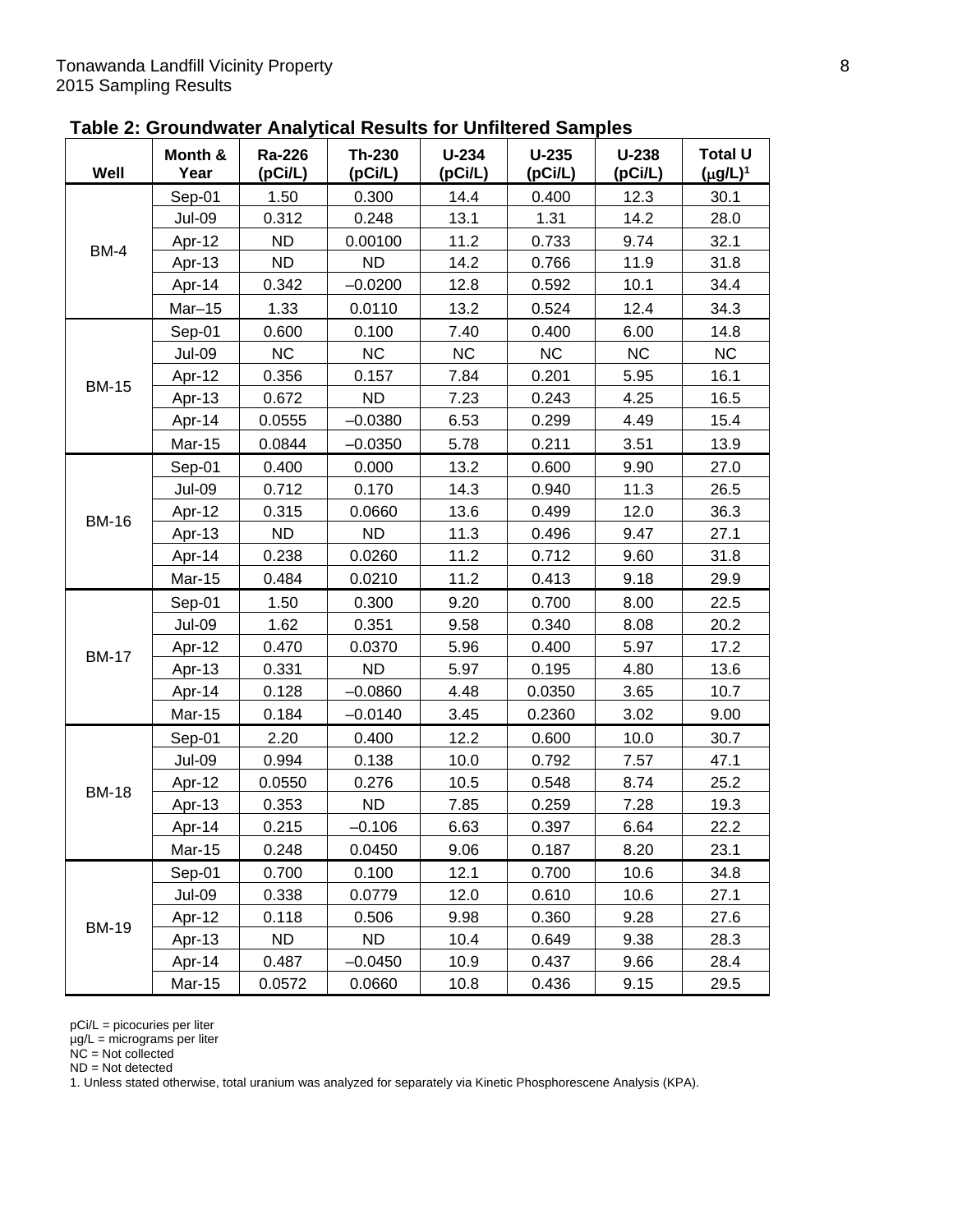| Table 2: Groundwater Analytical Results for Unfiltered Samples (continued) |  |
|----------------------------------------------------------------------------|--|
|----------------------------------------------------------------------------|--|

| Well  | Month &<br>Year | <b>Ra-226</b><br>(pCi/L) | Th-230<br>(pCi/L) | $U-234$<br>(pCi/L) | $U-235$<br>(pCi/L) | $U-238$<br>(pCi/L) | <b>Total U</b><br>$(\mu g/L)^1$ |
|-------|-----------------|--------------------------|-------------------|--------------------|--------------------|--------------------|---------------------------------|
|       | Sep-01          | 0.300                    | 0.300             | 1.80               | 0.100              | 1.40               | 3.60                            |
|       | <b>Jul-09</b>   | 0.873                    | 0.172             | 0.571              | 0.130              | 0.568              | 1.01                            |
| $L-1$ | Apr-12          | 0.0560                   | 0.0770            | 0.744              | 0.0360             | 0.921              | 1.43                            |
|       | Apr-13          | <b>ND</b>                | <b>ND</b>         | 0.935              | <b>ND</b>          | 1.02               | 3.41                            |
|       | Apr-14          | $-0.193$                 | 0.0540            | 1.290              | $-0.0580$          | 1.35               | 3.21                            |
|       | <b>Mar-15</b>   | 2.830                    | 0.0340            | 1.820              | 0.0930             | 1.55               | 4.88                            |
|       | Sep-01          | 0.700                    | 1.10              | 1.10               | 0.100              | 1.60               | 4.50                            |
|       | <b>Jul-09</b>   | 0.453                    | 0.124             | 2.75               | 0.361              | 1.78               | 6.40                            |
| $L-2$ | Apr-12          | 0.349                    | 0.201             | 11.1               | 0.723              | 9.48               | 29.8                            |
|       | Apr-13          | <b>ND</b>                | <b>ND</b>         | 9.04               | 0.547              | 10.0               | 31.4                            |
|       | Apr-14          | 0.191                    | 0.109             | 7.47               | 0.447              | 7.96               | 24.2                            |
|       | <b>Mar-15</b>   | $-0.0600$                | 0.084             | 3.86               | 0.134              | 3.74               | 11.6                            |
|       | Sep-01          | 0.900                    | 3.00              | 58.2               | 2.50               | 58.3               | 175                             |
|       | <b>Jul-09</b>   | 1.35                     | 0.261             | 3.54               | 0.272              | 2.99               | 7.37                            |
| $L-3$ | Apr-12          | 0.148                    | 0.112             | 1.62               | 0.0800             | 1.61               | 5.13                            |
|       | Apr-13          | <b>ND</b>                | <b>ND</b>         | 2.25               | <b>ND</b>          | 2.65               | 6.78                            |
|       | Apr-14          | 0.260                    | 0.0100            | 1.64               | 0.0300             | 1.83               | 5.49                            |
|       | Mar-15          | <b>ND</b>                | 0.0240            | 1.78               | 0.0750             | 2.11               | 6.15                            |
|       | Apr-10          | <b>NC</b>                | <b>NC</b>         | <b>NC</b>          | <b>NC</b>          | <b>NC</b>          | <b>NC</b>                       |
|       | Apr-12          | 0.273                    | $-0.0100$         | 2.97               | 0.160              | 2.78               | 8.72                            |
| TWP-1 | Apr-13          | <b>ND</b>                | <b>ND</b>         | 1.31               | 0.0950             | 1.75               | 5.30                            |
|       | Apr-14          | 0.112                    | 0.0310            | 2.41               | 0.321              | 2.05               | 7.73                            |
|       | <b>Mar-15</b>   | 0.200                    | $-0.0220$         | 3.28               | 0.194              | 2.72               | 7.73                            |
|       | Apr-10          | <b>NC</b>                | NC                | NC                 | NC                 | NC                 | NC                              |
|       | Apr-12          | 0.304                    | 0.218             | 0.159              | 0.00900            | 0.110              | 0.386                           |
| TWP-4 | Apr-13          | <b>ND</b>                | <b>ND</b>         | 0.345              | <b>ND</b>          | 0.289              | 0.800                           |
|       | Apr-14          | 0.605                    | $-0.00900$        | 0.0370             | 0.143              | 0.0490             | 0.470                           |
|       | <b>Mar-15</b>   | $-0.0680$                | $-0.0220$         | 0.264              | 0.0200             | 0.205              | 0.613                           |
|       | Apr-10          | NC                       | NC                | NC                 | <b>NC</b>          | NC                 | <b>NC</b>                       |
|       | Apr-12          | 0.174                    | 0.181             | 0.113              | $-0.0100$          | 0.0640             | 0.434                           |
| TWP-5 | Apr-13          | ND.                      | <b>ND</b>         | ND.                | ND.                | 0.382              | 0.816                           |
|       | Apr-14          | 0.237                    | $-0.0340$         | 0.177              | 0.000              | 0.240              | 0.603                           |
|       | Mar-15          | <b>ND</b>                | 0.0320            | 0.284              | 0.0160             | 0.0560             | 1.17                            |
|       | Apr-10          | <b>NC</b>                | <b>NC</b>         | <b>NC</b>          | <b>NC</b>          | NC                 | NC                              |
|       | Apr-12          | 0.208                    | 0.0390            | 44.3               | 2.80               | 45.2               | 128                             |
| TWP-6 | Apr-13          | 0.688                    | ND.               | 39.5               | 1.90               | 39.1               | 118                             |
|       | Apr-14          | 0.507                    | $-0.0840$         | 28.4               | 1.77               | 32.1               | 89.9                            |
|       | Mar-15          | 0.642                    | $-0.0280$         | 15.2               | 0.850              | 16.6               | 51.6                            |

µg/L = micrograms per liter

NC = Not collected

ND = Not detected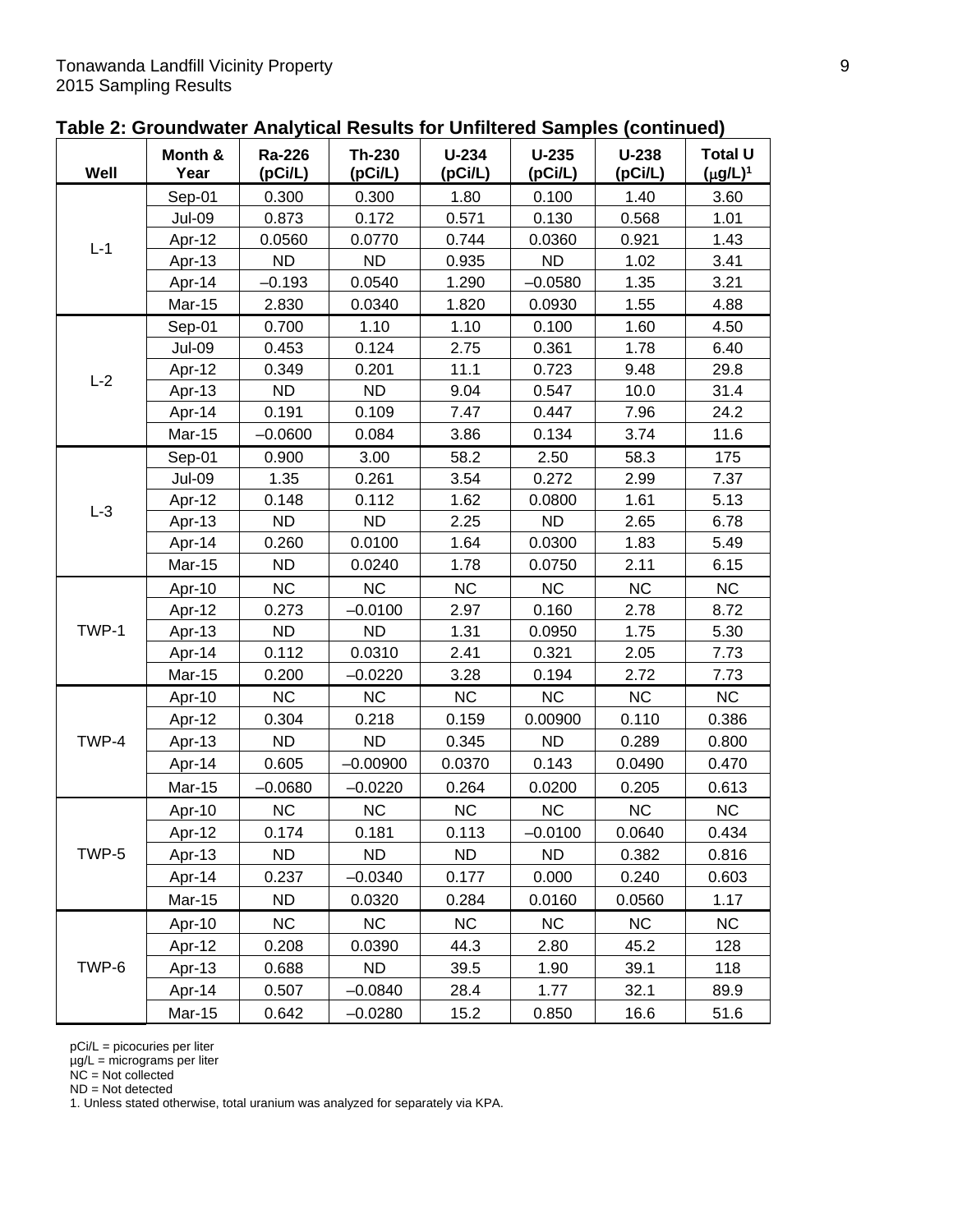|  | Table 2: Groundwater Analytical Results for Unfiltered Samples (continued) |  |  |
|--|----------------------------------------------------------------------------|--|--|
|--|----------------------------------------------------------------------------|--|--|

| Well          | Month &<br>Year | Ra-226<br>(pCi/L) | <b>Th-230</b><br>(pCi/L) | $U-234$<br>(pCi/L) | $U-235$<br>(pCi/L) | $U-238$<br>(pCi/L) | <b>Total U</b><br>$(\mu g/L)^1$ |
|---------------|-----------------|-------------------|--------------------------|--------------------|--------------------|--------------------|---------------------------------|
|               | Apr-10          | <b>NC</b>         | <b>NC</b>                | <b>NC</b>          | <b>NC</b>          | <b>NC</b>          | <b>NC</b>                       |
|               | Apr-12          | 0.422             | 0.175                    | 30.2               | 1.53               | 32.0               | 91.7                            |
| TWP-7         | Apr-13          | <b>ND</b>         | <b>ND</b>                | 70.0               | 3.39               | 69.7               | 216                             |
|               | Apr-14          | 0.0629            | $-0.00700$               | 51.9               | 2.83               | 54.5               | 183                             |
|               | Mar-15          | 0.601             | 0.0110                   | 40.9               | 1.97               | 41.0               | 129                             |
|               | Apr-10          | <b>NC</b>         | <b>NC</b>                | <b>NC</b>          | <b>NC</b>          | <b>NC</b>          | <b>NC</b>                       |
|               | Apr-12          | 0.145             | 0.219                    | 5.03               | 0.238              | 4.77               | 13.5                            |
| TWP-8         | Apr-13          | <b>ND</b>         | <b>ND</b>                | 9.61               | 0.576              | 10.3               | 30.4                            |
|               | Apr-14          | $-0.217$          | $-0.00700$               | 0.782              | 0.0700             | 0.902              | 2.96                            |
|               | Mar-15          | 0.140             | $-0.0190$                | 1.03               | 0.0840             | 0.859              | 3.06                            |
|               | Apr-10          | <b>NC</b>         | <b>NC</b>                | <b>NC</b>          | <b>NC</b>          | <b>NC</b>          | <b>NC</b>                       |
|               | Apr-12          | $-0.0500$         | 0.0530                   | 3.35               | 0.170              | 2.92               | 9.17                            |
| TWP-9         | Apr-13          | <b>ND</b>         | <b>ND</b>                | 2.93               | <b>ND</b>          | 2.91               | 6.93                            |
|               | Apr-14          | 0.185             | 0.0640                   | 1.96               | 0.0770             | 1.98               | 4.49                            |
|               | Mar-15          | 0.129             | $-0.0540$                | 2.90               | 0.241              | 2.50               | 7.96                            |
|               | Apr-10          | <b>NC</b>         | <b>NC</b>                | <b>NC</b>          | <b>NC</b>          | <b>NC</b>          | <b>NC</b>                       |
|               | Apr-12          | <b>NC</b>         | <b>NC</b>                | <b>NC</b>          | <b>NC</b>          | <b>NC</b>          | <b>NC</b>                       |
| <b>TWP-10</b> | Apr-13          | <b>ND</b>         | <b>ND</b>                | 5.21               | 0.345              | 4.42               | 14.8                            |
|               | Apr-14          | 0.247             | $-0.0450$                | 11.6               | 0.143              | 6.16               | 18.6                            |
|               | <b>Mar-15</b>   | 0.768             | <b>ND</b>                | 13.7               | 0.510              | 8.79               | 26.0                            |
|               | Apr-10          | <b>NC</b>         | <b>NC</b>                | <b>NC</b>          | <b>NC</b>          | <b>NC</b>          | <b>NC</b>                       |
|               | Apr-12          | $-0.120$          | 0.234                    | 2.68               | 0.109              | 2.42               | 3.23                            |
| <b>TWP-11</b> | Apr-13          | <b>ND</b>         | <b>ND</b>                | 3.28               | <b>ND</b>          | 2.75               | 7.82                            |
|               | Apr-14          | 0.127             | 0.0600                   | 3.88               | 0.115              | 2.38               | 8.56                            |
|               | Mar-15          | 0.406             | 0.0530                   | 3.71               | 0.264              | 3.26               | 9.40                            |
|               | Apr-10          | <b>NC</b>         | <b>NC</b>                | <b>NC</b>          | <b>NC</b>          | <b>NC</b>          | <b>NC</b>                       |
|               | Apr-12          | 0.149             | 0.0240                   | 15.5               | 0.488              | 15.9               | 57.5                            |
| <b>TWP-13</b> | Apr-13          | <b>ND</b>         | <b>ND</b>                | 16.3               | 1.13               | 16.1               | 45.5                            |
|               | Apr-14          | 0.118             | $-0.0290$                | 16.7               | 0.697              | 16.0               | 53.6                            |
|               | Mar-15          | 0.408             | 0.0430                   | 11.6               | 0.735              | 11.8               | 38.7                            |

µg/L = micrograms per liter

NC = Not collected

ND = Not detected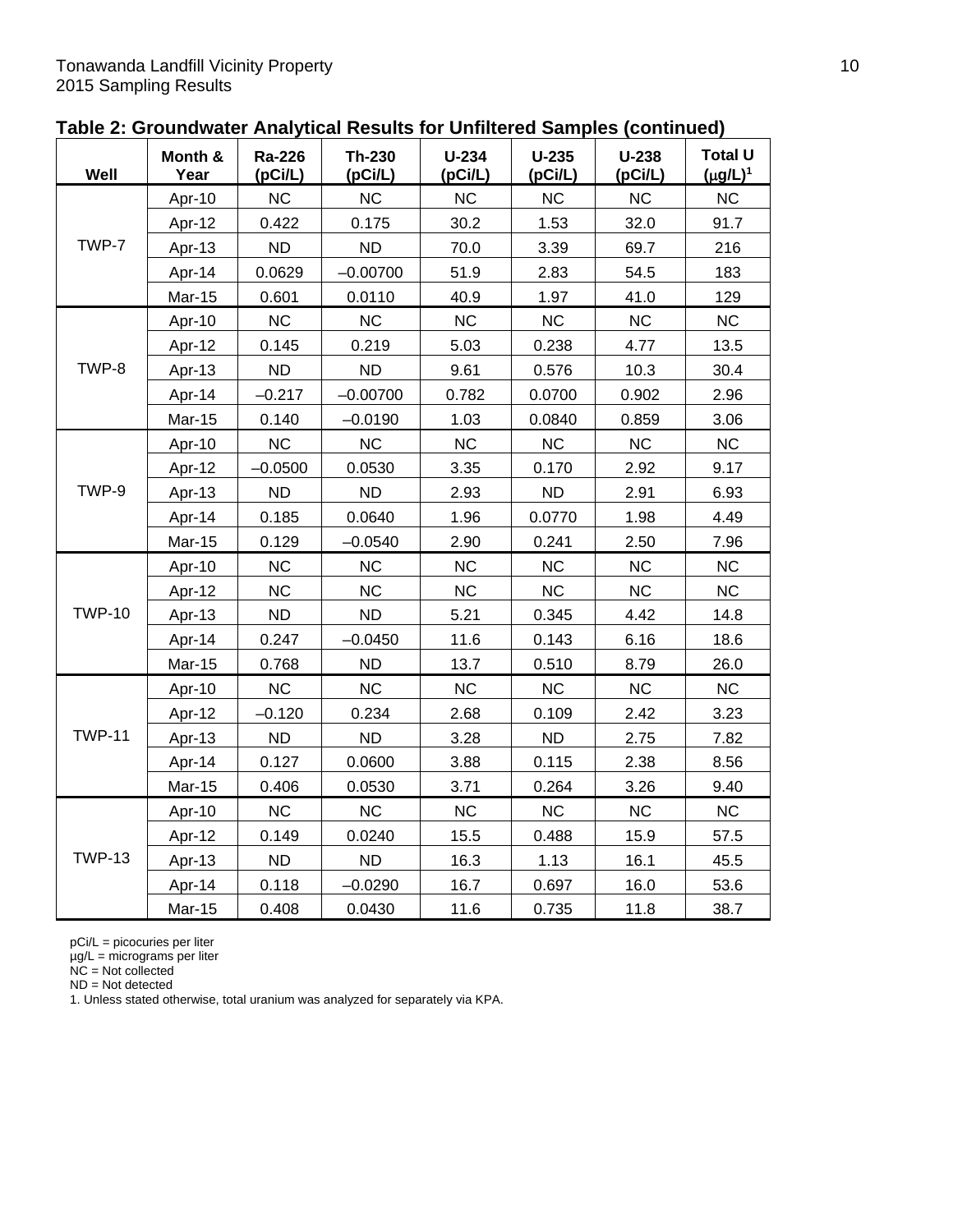| Table 3: Groundwater Analytical Results for Filtered Samples |  |  |  |  |
|--------------------------------------------------------------|--|--|--|--|
|--------------------------------------------------------------|--|--|--|--|

| Well         | Month &<br>Year | Ra-226<br>(pCi/L) | Th-230<br>(pCi/L) | $U-234$<br>(pCi/L) | $U-235$<br>(pCi/L) | $U-238$<br>(pCi/L) | <b>Total U</b><br>$(\mu g/L)^1$ |
|--------------|-----------------|-------------------|-------------------|--------------------|--------------------|--------------------|---------------------------------|
|              | Sep-01          | 0.700             | 0.100             | 12.2               | 0.800              | 11.6               | 32.1                            |
|              | <b>Jul-09</b>   | 0.800             | 0.247             | 13.0               | 0.504              | 11.8               | 26.7                            |
|              | Apr-12          | 0.423             | 0.161             | 12.3               | 0.196              | 10.6               | 30.9                            |
| <b>BM-4</b>  | Apr-13          | <b>ND</b>         | <b>ND</b>         | 14.0               | 0.654              | 11.8               | 32.6                            |
|              | Apr-14          | 0.192             | $-0.0410$         | 11.6               | 0.539              | 9.82               | 33.9                            |
|              | <b>Mar-15</b>   | 0.117             | $-0.0140$         | 14.7               | 0.403              | 12.6               | 34.0                            |
|              | Sep-01          | 0.600             | 0.100             | 6.30               | 0.400              | 5.10               | 15.4                            |
|              | <b>Jul-09</b>   | <b>NC</b>         | <b>NC</b>         | NC                 | <b>NC</b>          | <b>NC</b>          | NC                              |
| <b>BM-15</b> | Apr-12          | 0.108             | 0.111             | 7.98               | 0.209              | 5.14               | 16.5                            |
|              | Apr-13          | <b>ND</b>         | <b>ND</b>         | 7.07               | <b>ND</b>          | 4.21               | 16.4                            |
|              | Apr-14          | 0.327             | $-0.0710$         | 7.14               | 0.127              | 4.08               | 15.8                            |
|              | Mar-15          | 1.02              | $-0.0500$         | 5.33               | 0.275              | 4.58               | 12.9                            |
|              | Sep-01          | 0.400             | 0.100             | 13.3               | 0.900              | 9.60               | 27.0                            |
|              | <b>Jul-09</b>   | 0.548             | 0.107             | 12.3               | 1.31               | 11.9               | 29.3                            |
|              | Apr-12          | 0.201             | $-0.0100$         | 15.2               | 0.455              | 12.2               | 34.1                            |
| <b>BM-16</b> | Apr-13          | <b>ND</b>         | <b>ND</b>         | 11.1               | 0.551              | 8.79               | 29.7                            |
|              | Apr-14          | 0.0583            | $-0.0420$         | 12.9               | 0.530              | 10.3               | 31.2                            |
|              | Mar-15          | 0.335             | 0.0200            | 12.1               | 0.610              | 9.90               | 30.3                            |
|              | Sep-01          | 1.00              | 0.100             | 9.30               | 0.600              | 7.90               | 24.0                            |
|              | <b>Jul-09</b>   | 0.360             | 0.184             | 6.71               | 0.645              | 6.95               | 18.4                            |
|              | Apr-12          | 0.695             | 0.0740            | 6.15               | 0.402              | 6.38               | 19.9                            |
| <b>BM-17</b> | Apr-13          | <b>ND</b>         | <b>ND</b>         | 6.08               | <b>ND</b>          | 5.43               | 14.2                            |
|              | Apr-14          | 0.369             | 0.0120            | 4.70               | 0.308              | 3.03               | 10.5                            |
|              | <b>Mar-15</b>   | $-0.0190$         | 0.280             | 4.24               | 0.233              | 3.59               | 9.90                            |
|              | Sep-01          | 0.900             | 0.000             | 10.4               | 0.700              | 8.90               | 31.0                            |
|              | <b>Jul-09</b>   | 0.898             | 0.229             | 10.5               | 0.609              | 9.46               | 35.4                            |
| <b>BM-18</b> | Apr-12          | 0.159             | 0.180             | 9.30               | 0.492              | 8.33               | 23.9                            |
|              | Apr-13          | <b>ND</b>         | <b>ND</b>         | 9.50               | 0.400              | 9.25               | 23.4                            |
|              | Apr-14          | 0.000             | $-0.0100$         | 6.27               | 0.403              | 6.98               | 22.2                            |
|              | Mar-15          | 0.0900            | 0.0340            | 7.90               | 0.761              | 7.06               | 21.5                            |
|              | Sep-01          | 0.400             | 0.100             | 13.0               | 0.600              | 10.4               | 31.6                            |
|              | Jul-09          | 0.440             | 0.265             | 14.5               | 0.554              | 10.8               | 25.4                            |
|              | Apr-12          | 0.162             | 0.0840            | 10.9               | 0.569              | 9.57               | 14.9                            |
| <b>BM-19</b> | Apr-13          | ND.               | ND.               | 11.5               | 0.587              | 10.3               | 27.6                            |
|              | Apr-14          | 0.730             | $-0.00100$        | 10.2               | 0.474              | 10.2               | 30.8                            |
|              | Mar-15          | $-0.104$          | $-0.0460$         | 11.5               | 0.640              | 9.50               | 28.8                            |

 $\mu$ g/L = micrograms per liter

NC = Not collected

ND = Not detected

1. Unless stated otherwise, total uranium was analyzed for separately via KPA.

2. April 2010 Total U result for these locations was calculated using the specific activities for each uranium isotope from 10CFR71, Appendix A.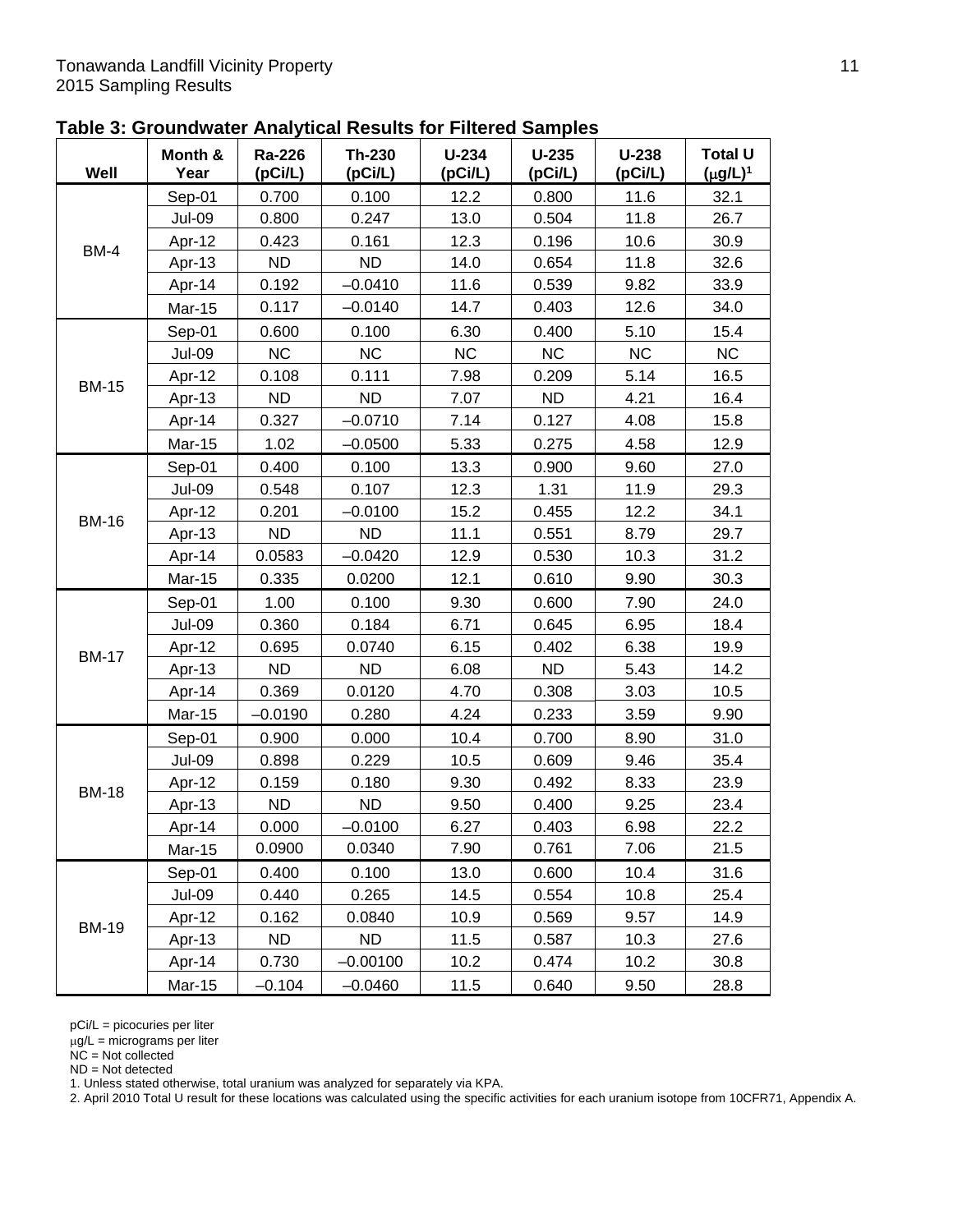| Table 3: Groundwater Analytical Results for Filtered Samples (continued) |  |  |  |  |  |  |
|--------------------------------------------------------------------------|--|--|--|--|--|--|
|--------------------------------------------------------------------------|--|--|--|--|--|--|

| Well      | Month &<br>Year | Ra-226<br>(pCi/L) | <b>Th-230</b><br>(pCi/L) | $U-234$<br>(pCi/L) | $U-235$<br>(pCi/L) | $U-238$<br>(pCi/L) | <b>Total U</b><br>$(\mu g/L)^1$ |
|-----------|-----------------|-------------------|--------------------------|--------------------|--------------------|--------------------|---------------------------------|
|           | Sep-01          | 0.500             | 0.100                    | 1.80               | 0.100              | 2.00               | 2.90                            |
|           | <b>Jul-09</b>   | 0.990             | 0.291                    | 1.94               | 0.0864             | 0.481              | 0.915                           |
|           | Apr-12          | $-0.170$          | 0.137                    | 0.298              | 0.0410             | 0.750              | 1.58                            |
| $L-1$     | Apr-13          | <b>ND</b>         | <b>ND</b>                | 1.24               | <b>ND</b>          | 0.888              | 3.31                            |
|           | Apr-14          | 0.248             | 0.0130                   | 1.36               | 0.0420             | 0.930              | 3.22                            |
|           | <b>Mar-15</b>   | 0.487             | $-0.0380$                | 1.52               | 0.0850             | 1.71               | 4.65                            |
|           | Sep-01          | 0.500             | 0.100                    | 0.500              | 0.000              | 0.600              | 1.60                            |
|           | <b>Jul-09</b>   | 1.33              | 0.231                    | 3.88               | 0.260              | 4.46               | 49.5                            |
|           | Apr-12          | 0.000             | 0.150                    | 10.8               | 0.632              | 9.89               | 29.7                            |
| $L-2$     | Apr-13          | <b>ND</b>         | <b>ND</b>                | 9.71               | 0.406              | 9.46               | 30.3                            |
|           | Apr-14          | 0.0639            | 0.0100                   | 8.10               | 0.246              | 8.27               | 24.6                            |
|           | Mar-15          | 0.117             | $-0.0310$                | 3.80               | 0.223              | 3.79               | 11.1                            |
|           | Sep-01          | 0.500             | 0.500                    | 46.8               | 3.40               | 46.9               | 133                             |
|           | <b>Jul-09</b>   | 1.18              | 0.217                    | 2.19               | 0.279              | 2.85               | 6.61                            |
|           | Apr-12          | 0.0500            | $-0.0100$                | 1.85               | 0.0750             | 2.09               | 5.73                            |
| $L-3$     | Apr-13          | <b>ND</b>         | <b>ND</b>                | 2.38               | <b>ND</b>          | 2.03               | 6.97                            |
|           | Apr-14          | 0.942             | $-0.0390$                | 1.50               | 0.109              | 1.38               | 5.74                            |
|           | Mar-15          | 0.599             | $-0.0290$                | 2.06               | 0.211              | 1.78               | 6.09                            |
|           | Apr-10          | 0.230             | 0.0800                   | 2.87               | 0.110              | 2.43               | 7.20                            |
|           | Apr-12          | 0.112             | 0.158                    | 3.48               | 0.111              | 3.02               | 8.87                            |
| TWP-1 $2$ | Apr-13          | <b>ND</b>         | <b>ND</b>                | 4.09               | <b>ND</b>          | 3.35               | 9.07                            |
|           | Apr-14          | 0.111             | 0.0270                   | 2.78               | 0.147              | 2.40               | 7.95                            |
|           | <b>Mar-15</b>   | 0.540             | 0.0280                   | 2.65               | 0.169              | 2.49               | 8.27                            |
|           | Apr-10          | 0.270             | 0.110                    | 3.20               | 0.170              | 3.84               | 11.4                            |
|           | Apr-12          | 0.515             | 0.000                    | 0.151              | 0.000              | 0.0970             | 0.461                           |
| TWP-4 $2$ | Apr-13          | ND                | <b>ND</b>                | 0.288              | <b>ND</b>          | 0.182              | 0.723                           |
|           | Apr-14          | 0.0578            | $-0.00600$               | 0.168              | 0.0190             | 0.0750             | 0.402                           |
|           | Mar-15          | 1.43              | $-0.04800$               | 0.276              | 0.00500            | 0.169              | 0.524                           |
|           | Apr-10          | <b>ND</b>         | <b>ND</b>                | 0.370              | <b>ND</b>          | 0.380              | 1.12                            |
|           | Apr-12          | 0.617             | 0.0420                   | 0.0550             | $-0.0100$          | 0.104              | 0.462                           |
| TWP-5 $2$ | Apr-13          | <b>ND</b>         | <b>ND</b>                | 0.347              | <b>ND</b>          | <b>ND</b>          | 0.897                           |
|           | Apr-14          | 0.207             | 0.0560                   | 0.151              | $-0.0170$          | 0.0870             | 0.633                           |
|           | Mar-15          | $-0.195$          | $-0.0380$                | 0.0840             | $-0.0330$          | 0.293              | 1.11                            |

μg/L = micrograms per liter

NC = Not collected

ND = Not detected

1. Unless stated otherwise, total uranium was analyzed for separately via KPA.

2. April 2010 Total U result for these locations was calculated using the specific activities for each uranium isotope from 10CFR71, Appendix A.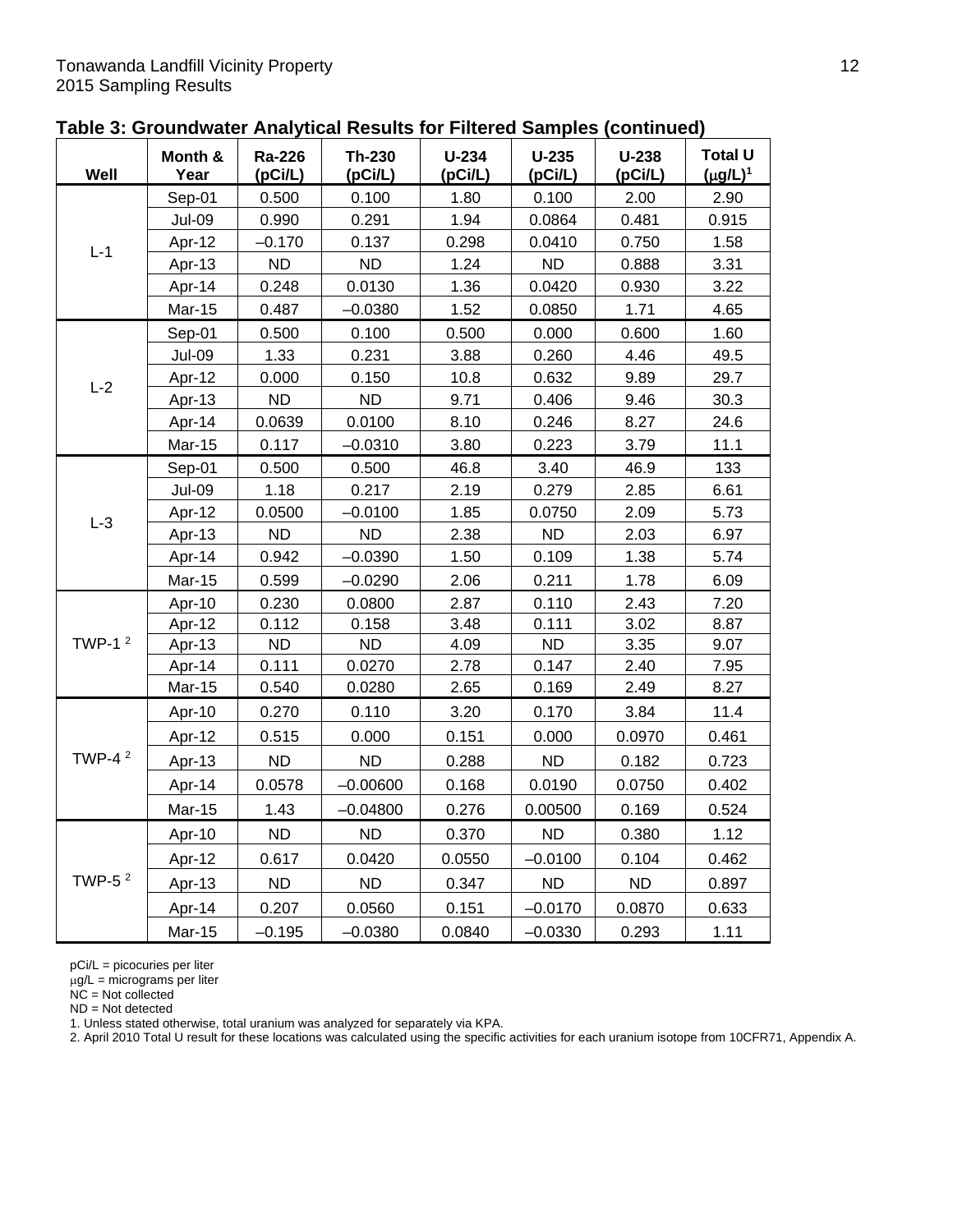| Table 3: Groundwater Analytical Results for Filtered Samples (continued) |  |  |
|--------------------------------------------------------------------------|--|--|
|--------------------------------------------------------------------------|--|--|

| Well                | Month &<br>Year | Ra-226<br>(pCi/L) | Th-230<br>(pCi/L) | $U-234$<br>(pCi/L) | $U-235$<br>(pCi/L) | $U-238$<br>(pCi/L) | <b>Total U</b><br>$(\mu g/L)^1$ |
|---------------------|-----------------|-------------------|-------------------|--------------------|--------------------|--------------------|---------------------------------|
| TWP-6 $2$           | Apr-10          | 0.280             | 0.150             | 28.1               | 0.850              | 28.2               | 83.4                            |
|                     | Apr-12          | 0.487             | 0.174             | 49.3               | 2.52               | 46.7               | 127                             |
|                     | Apr-13          | <b>ND</b>         | <b>ND</b>         | 39.2               | 1.87               | 37.5               | 129                             |
|                     | Apr-14          | 0.0560            | 0.00200           | 28.5               | 1.59               | 28.1               | 95.5                            |
|                     | Mar-15          | 0.185             | $-0.0590$         | 17.0               | 0.540              | 17.9               | 51.8                            |
|                     | Apr-10          | <b>ND</b>         | <b>ND</b>         | 50.7               | 1.99               | 51.8               | 153                             |
|                     | Apr-12          | 0.100             | 0.174             | 29.1               | 2.17               | 30.4               | 93.2                            |
| TWP-7 $2$           | Apr-13          | <b>ND</b>         | <b>ND</b>         | 71.4               | 5.40               | 73.4               | 231                             |
|                     | Apr-14          | 0.0578            | 0.00700           | 62.5               | 3.11               | 60.6               | 177                             |
|                     | <b>Mar-15</b>   | 0.499             | 0.0210            | 42.8               | 2.20               | 39.8               | 132                             |
|                     | Apr-10          | 0.170             | 0.0700            | 4.21               | 0.240              | 4.10               | 12.2                            |
|                     | Apr-12          | $-0.160$          | 0.175             | 3.88               | 0.0400             | 6.74               | 11.0                            |
| TWP-8 $2$           | Apr-13          | <b>ND</b>         | <b>ND</b>         | 5.61               | 0.227              | 5.89               | 16.0                            |
|                     | Apr-14          | 0.0627            | 0.00800           | 0.632              | 0.0270             | 1.06               | 2.95                            |
|                     | Mar-15          | 0.335             | $-0.0130$         | 1.36               | 0.0930             | 1.16               | 3.22                            |
|                     | Apr-10          | <b>ND</b>         | 0.440             | 2.14               | 0.220              | 1.95               | 5.84                            |
| TWP-9 $2$           | Apr-12          | 0.231             | 0.0770            | 3.43               | 0.234              | 2.83               | 10.1                            |
|                     | Apr-13          | <b>ND</b>         | <b>ND</b>         | 2.83               | <b>ND</b>          | 2.40               | 7.25                            |
|                     | Apr-14          | 0.253             | 0.00200           | 1.69               | 0.0370             | 1.49               | 5.18                            |
|                     | Mar-15          | 0.331             | 0.0370            | 3.62               | 0.191              | 3.19               | 9.15                            |
| <b>TWP-10</b>       | Apr-10          | <b>NC</b>         | <b>NC</b>         | <b>NC</b>          | <b>NC</b>          | <b>NC</b>          | <b>NC</b>                       |
|                     | Apr-12          | <b>NC</b>         | <b>NC</b>         | <b>NC</b>          | <b>NC</b>          | <b>NC</b>          | <b>NC</b>                       |
|                     | Apr-13          | <b>NC</b>         | <b>NC</b>         | <b>NC</b>          | <b>NC</b>          | <b>NC</b>          | <b>NC</b>                       |
|                     | Apr-14          | 0.231             | $-0.0460$         | 8.95               | 0.325              | 4.98               | 18.8                            |
|                     | <b>Mar-15</b>   | <b>NA</b>         | <b>NA</b>         | 17.9               | 0.669              | 11.4               | 30.4                            |
| TWP-11 <sup>2</sup> | Apr-10          | 0.260             | 0.0800            | 70.2               | 0.950              | 20.3               | 60.0                            |
|                     | Apr-12          | 0.169             | 0.134             | 2.29               | 0.0570             | 2.42               | 6.47                            |
|                     | Apr-13          | <b>ND</b>         | <b>ND</b>         | 3.17               | <b>ND</b>          | 2.87               | 7.91                            |
|                     | Apr-14          | $-0.0640$         | 0.00200           | 3.65               | 0.236              | 2.54               | 7.83                            |
|                     | Mar-15          | $-0.258$          | <b>ND</b>         | 3.87               | 0.135              | 2.99               | 9.64                            |
|                     | Apr-10          | 0.230             | 0.0900            | 4.52               | 0.170              | 4.19               | 12.4                            |
|                     | Apr-12          | 0.146             | 0.123             | 13.7               | 0.865              | 13.1               | 46.5                            |
| TWP-13 <sup>2</sup> | Apr-13          | ND.               | ND.               | 14.4               | 0.591              | 15.5               | 47.4                            |
|                     | Apr-14          | 0.369             | $-0.0240$         | 16.1               | 0.898              | 17.3               | 52.8                            |
|                     | Mar-15          | 0.777             | ND                | 13.5               | 0.737              | 14.3               | 39.7                            |

 $\mu$ g/L = micrograms per liter

 $NC = Not$  collected

ND = Not detected

1. Unless stated otherwise, total uranium was analyzed for separately via KPA.

2. April 2010 Total U result for these locations was calculated using the specific activities for each uranium isotope from 10CFR71, Appendix A.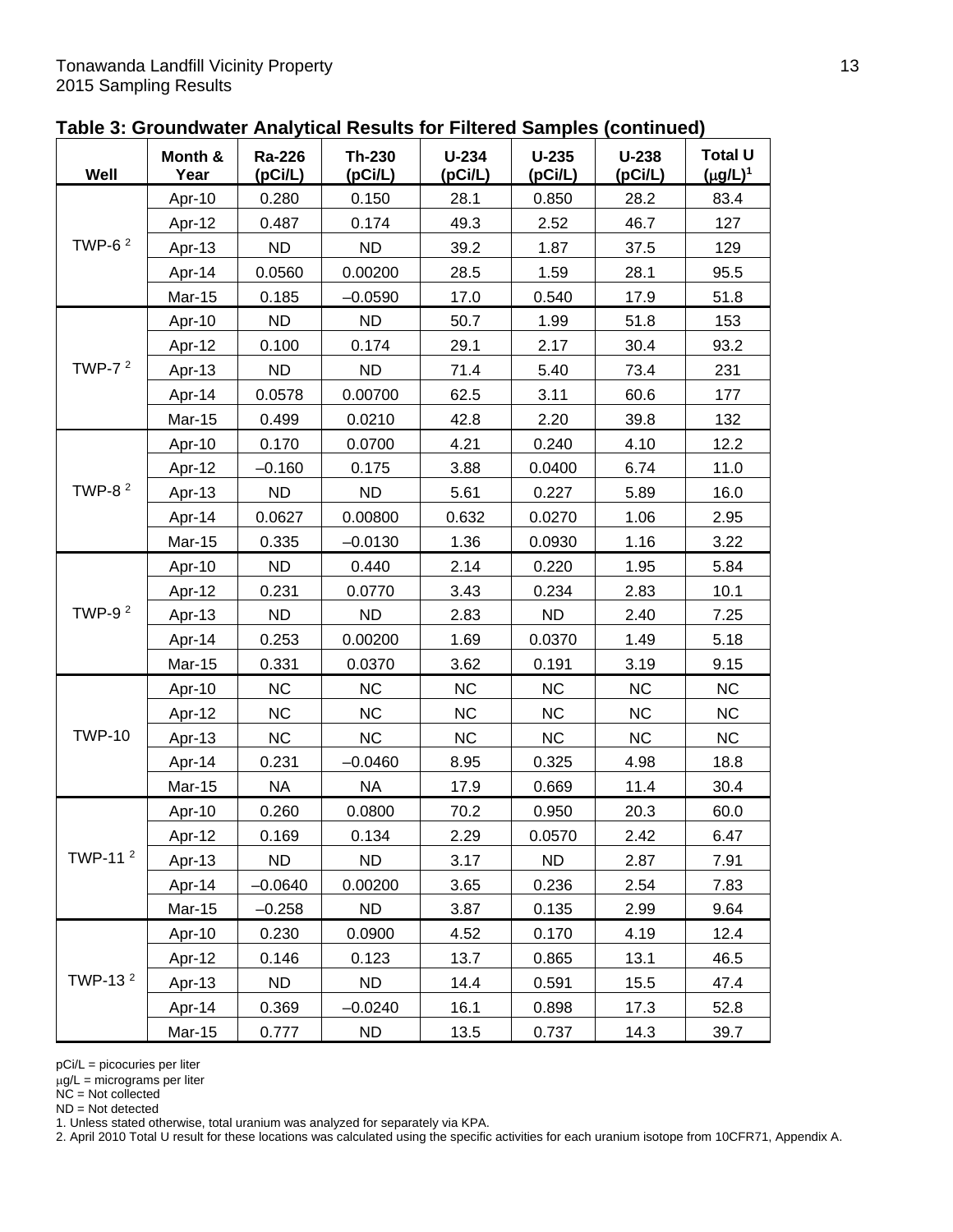

**Figure 3: Total Uranium Concentrations in Filtered Groundwater Samples Over Time** 

NOTE: 2014 was the first year that a filtered groundwater sample could be collected from location TWP-10.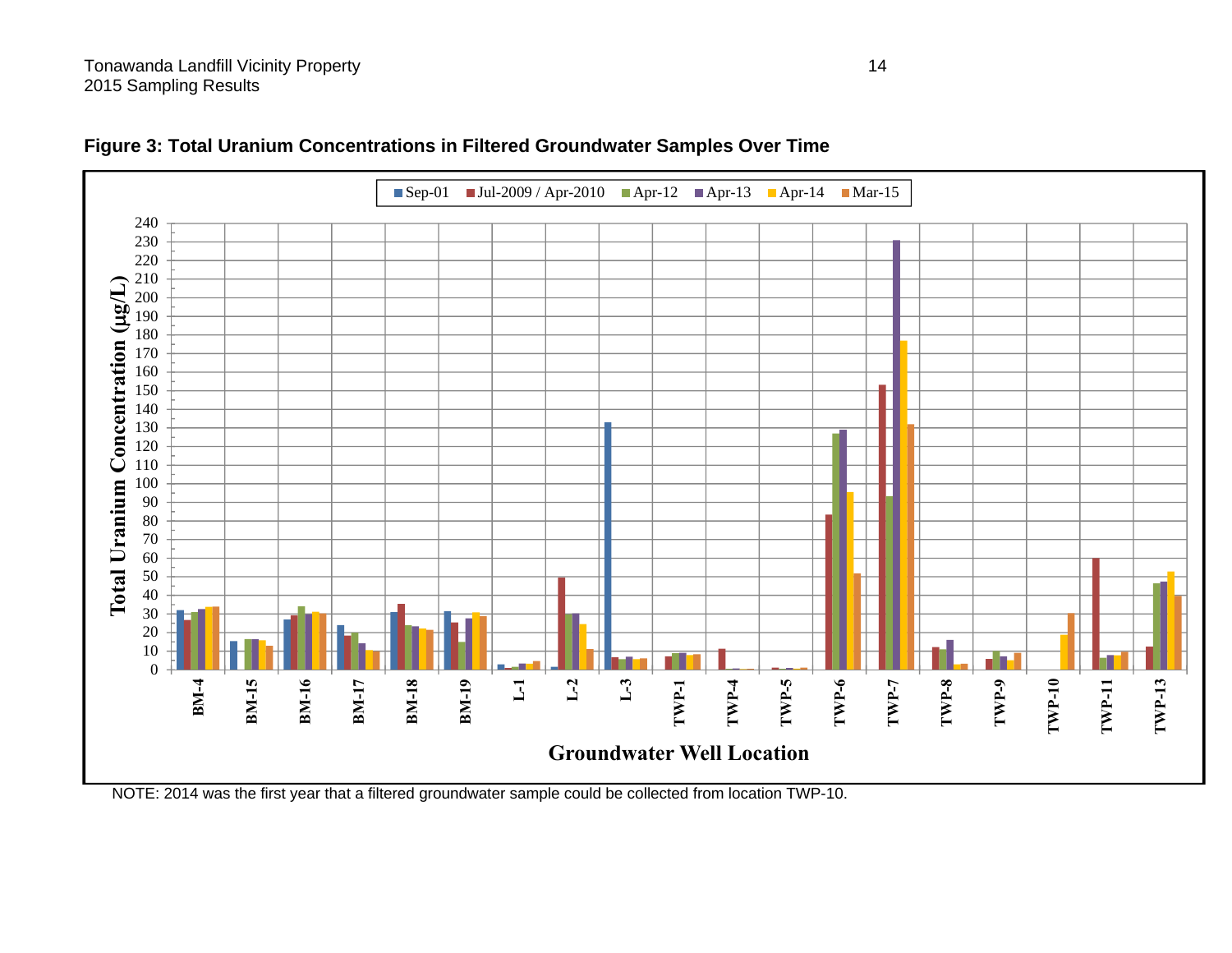| Table 4: Surface Water Analytical Results for Unfiltered Samples |  |  |
|------------------------------------------------------------------|--|--|
|------------------------------------------------------------------|--|--|

| Location        | Month &<br>Year | Ra-226<br>(pCi/L) | Th-230<br>(pCi/L) | $U-234$<br>(pCi/L) | $U-235$<br>(pCi/L) | $U-238$<br>(pCi/L) | <b>Total U</b><br>$(\mu g/L)^1$ |
|-----------------|-----------------|-------------------|-------------------|--------------------|--------------------|--------------------|---------------------------------|
|                 | <b>Jul-09</b>   | 0.608             | 0.0889            | 57.8               | 4.74               | 56.9               | 144                             |
|                 | Apr-12          | 0.249             | 0.107             | 70.8               | 3.71               | 68.3               | 252                             |
|                 | Apr-13          | <b>ND</b>         | <b>ND</b>         | 46.9               | 2.65               | 43.9               | 127                             |
| <b>SW/SD-01</b> | <b>Nov-13</b>   | <b>NA</b>         | <b>NA</b>         | 20.8               | 1.15               | 23.1               | 76.6                            |
|                 | Apr-14          | 0.414             | $-0.00600$        | 10.0               | 0.559              | 11.8               | 35.2                            |
|                 | Mar-15          | 0.227             | 0.0160            | 84.5               | 4.30               | 85.4               | 243.0                           |
|                 | <b>Jul-09</b>   | 0.342             | 0.311             | 19.9               | 1.49               | 19.6               | 44.3                            |
|                 | Apr-12          | 0.112             | 0.168             | 2.91               | 0.133              | 2.81               | 9.08                            |
|                 | Apr-13          | <b>ND</b>         | <b>ND</b>         | 3.21               | <b>ND</b>          | 2.87               | 8.48                            |
| <b>SW/SD-02</b> | <b>Nov-13</b>   | <b>NA</b>         | <b>NA</b>         | 2.53               | 0.0740             | 2.31               | 8.55                            |
|                 | Apr-14          | 0.329             | $-0.0250$         | 2.05               | 0.0850             | 1.71               | 6.31                            |
|                 | Mar-15          | 0.119             | $-0.0250$         | 7.07               | 0.267              | 6.85               | 21.3                            |
|                 | <b>Jul-09</b>   | 1.51              | 0.164             | 61.4               | 6.44               | 61.9               | 162                             |
|                 | Apr-12          | 0.597             | 0.173             | 49.8               | 2.46               | 48.2               | 145                             |
|                 | Apr-13          | <b>ND</b>         | <b>ND</b>         | 38.9               | 2.12               | 37.9               | 117                             |
| <b>SW/SD-05</b> | <b>Nov-13</b>   | <b>NA</b>         | <b>NA</b>         | 10.6               | 0.622              | 10.8               | 36.9                            |
|                 | Apr-14          | 0.119             | 0.00200           | 12.0               | 0.491              | 11.5               | 37.1                            |
|                 | Mar-15          | 0.549             | 0.0240            | 97.3               | 5.15               | 102                | 298                             |
|                 | <b>Jul-09</b>   | 0.436             | 0.104             | 27.6               | 1.86               | 28.5               | 76.1                            |
|                 | Apr-12          | 0.0830            | 0.206             | 8.40               | 0.514              | 8.98               | 24.2                            |
| <b>SW/SD-06</b> | Apr-13          | 0.171             | <b>ND</b>         | 6.76               | 0.609              | 7.10               | 16.7                            |
|                 | <b>Nov-13</b>   | <b>NA</b>         | <b>NA</b>         | 52.9               | 3.44               | 51.9               | 179                             |
|                 | Apr-14          | 0.291             | 0.0350            | 5.77               | 0.270              | 6.05               | 20.0                            |
|                 | <b>Mar-15</b>   | 0.264             | $-0.0200$         | 37.4               | 2.68               | 39.4               | 119                             |
|                 | <b>Jul-09</b>   | 1.21              | 0.0579            | 6.49               | 0.989              | 5.56               | 23.4                            |
|                 | Apr-12          | 0.217             | 0.224             | 7.87               | 0.423              | 7.47               | 24.5                            |
| <b>SW/SD-07</b> | Apr-13          | <b>ND</b>         | <b>ND</b>         | 6.03               | 0.460              | 5.02               | 16.6                            |
|                 | <b>Nov-13</b>   | <b>NA</b>         | <b>NA</b>         | 49.3               | 2.65               | 46.5               | 154                             |
|                 | Apr-14          | 0.315             | 0.0510            | 5.87               | 0.335              | 5.85               | 17.5                            |
|                 | <b>Mar-15</b>   | 0.714             | 0.0830            | 8.18               | 0.566              | 9.49               | 28.7                            |
|                 | <b>Jul-09</b>   | 0.603             | 0.170             | 5.93               | 0.565              | 5.53               | 19.3                            |
|                 | Apr-12          | $-0.130$          | 0.331             | 7.64               | 0.415              | 8.65               | 25.6                            |
|                 | Apr-13          | <b>ND</b>         | ND.               | 12.8               | 0.697              | 12.3               | 39.6                            |
| <b>SW/SD-08</b> | <b>Nov-13</b>   | <b>NA</b>         | NA                | 20.9               | 1.54               | 21.5               | 72.2                            |
|                 | Apr-14          | 0.301             | $-0.0140$         | 14.5               | 0.819              | 15.5               | 50.5                            |
|                 | <b>Mar-15</b>   | 0.608             | <b>ND</b>         | 39.4               | 1.79               | 40.0               | 130.                            |

μg/L = micrograms per liter

ND = Not detected

NA = Not analyzed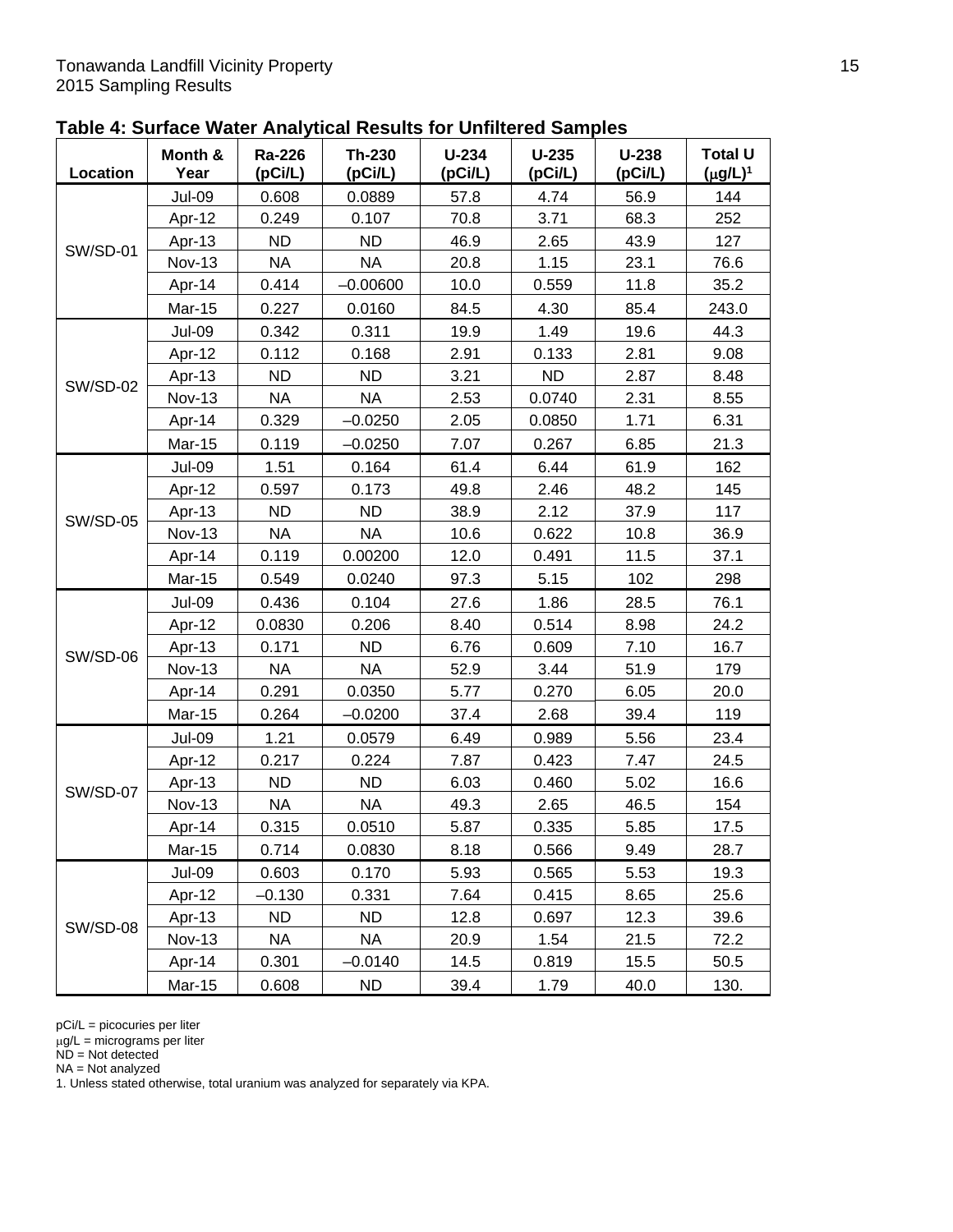| Table 4: Surface Water Analytical Results for Unfiltered Samples (continued) |
|------------------------------------------------------------------------------|
|------------------------------------------------------------------------------|

| Well            | Month &<br>Year | Ra-226<br>(pCi/L) | Th-230<br>(pCi/L) | $U-234$<br>(pCi/L) | $U-235$<br>(pCi/L) | $U-238$<br>(pCi/L) | <b>Total U</b><br>$(\mu g/L)^1$ |
|-----------------|-----------------|-------------------|-------------------|--------------------|--------------------|--------------------|---------------------------------|
| <b>SW/SD-09</b> | <b>Jul-09</b>   | 0.363             | 0.0722            | 7.30               | 0.289              | 6.23               | 108                             |
|                 | Apr-12          | 0.0460            | 0.271             | 9.19               | 0.499              | 8.55               | 30.3                            |
|                 | Apr-13          | <b>ND</b>         | <b>ND</b>         | 18.7               | 0.719              | 19.1               | 54.9                            |
|                 | <b>Nov-13</b>   | <b>NA</b>         | <b>NA</b>         | 22.1               | 1.25               | 20.4               | 72.3                            |
|                 | Apr-14          | 0.131             | $-0.0270$         | 11.4               | 0.643              | 11.6               | 38.8                            |
|                 | <b>Mar-15</b>   | 0.528             | 0.0380            | 33.1               | 1.370              | 34.5               | 109                             |
|                 | <b>Jul-09</b>   | 1.90              | 0.157             | 7.98               | 0.269              | 8.02               | 49.2                            |
|                 | Apr-12          | 0.346             | 0.170             | 4.34               | 0.344              | 4.99               | 15.7                            |
| <b>SW/SD-10</b> | Apr-13          | 0.338             | <b>ND</b>         | 17.2               | 0.472              | 16.3               | 42.7                            |
|                 | <b>Nov-13</b>   | <b>NA</b>         | <b>NA</b>         | 6.95               | 0.596              | 6.75               | 20.7                            |
|                 | Apr-14          | 0.0729            | 0.0220            | 7.64               | 0.472              | 7.37               | 24.9                            |
|                 | Mar-15          | 0.296             | 0.0400            | 20.2               | 1.04               | 20.2               | 63.0                            |
|                 | <b>Jul-09</b>   | 0.741             | 0.325             | 5.44               | 0.485              | 4.70               | 19.2                            |
|                 | Apr-12          | 0.333             | 0.124             | 9.83               | 0.548              | 8.74               | 31.3                            |
| <b>SW/SD-11</b> | Apr-13          | <b>ND</b>         | <b>ND</b>         | 17.1               | 1.22               | 18.7               | 50.8                            |
|                 | <b>Nov-13</b>   | <b>NA</b>         | <b>NA</b>         | 22.2               | 1.30               | 20.3               | 70.6                            |
|                 | Apr-14          | 0.450             | 0.0390            | 12.5               | 1.27               | 12.7               | 40.9                            |
|                 | Mar-15          | $-0.225$          | 0.00500           | 41.1               | 2.06               | 39.6               | 117                             |
|                 | <b>Nov-11</b>   | 0.177             | 0.118             | 0.195              | 0.0330             | 0.0680             | 0.289                           |
|                 | Apr-12          | $-0.0900$         | 0.234             | $-0.0700$          | 0.0120             | 0.143              | 0.356                           |
| <b>SW/SD-12</b> | Apr-13          | <b>ND</b>         | <b>ND</b>         | 10.5               | 0.702              | 9.75               | 27.4                            |
|                 | <b>Nov-13</b>   | <b>NA</b>         | <b>NA</b>         | 1.32               | 0.159              | 1.86               | 4.92                            |
|                 | Apr-14          | 0.211             | $-0.0100$         | 1.60               | 0.0580             | 1.39               | 4.51                            |
|                 | Mar-15          | 0.834             | 0.0250            | 11.8               | 0.570              | 11.5               | 36.2                            |
|                 | <b>Nov-11</b>   | $-0.0890$         | 0.107             | 6.29               | 0.112              | 6.05               | 18.7                            |
|                 | Apr-12          | $-0.0900$         | 0.238             | 4.82               | 0.369              | 4.77               | 14.6                            |
| <b>SW/SD-13</b> | Apr-13          | 0.344             | <b>ND</b>         | 14.8               | 0.490              | 13.3               | 42.7                            |
|                 | <b>Nov-13</b>   | <b>NA</b>         | <b>NA</b>         | 6.46               | 0.421              | 5.79               | 21.9                            |
|                 | Apr-14          | $-0.0840$         | $-0.00700$        | 5.81               | 0.310              | 5.71               | 17.2                            |
|                 | <b>Mar-15</b>   | 0.517             | 0.5140            | 8.35               | 0.492              | 8.25               | 24.4                            |
|                 | <b>Nov-11</b>   | 0.147             | 0.0740            | 0.0890             | 0.000              | 0.0960             | 0.292                           |
|                 | Apr-12          | 0.0920            | 0.127             | 0.0540             | 0.0330             | 0.311              | 0.395                           |
| <b>SW/SD-14</b> | Apr-13          | ND.               | <b>ND</b>         | 6.34               | <b>ND</b>          | 6.10               | 19.1                            |
|                 | <b>Nov-13</b>   | <b>NA</b>         | <b>NA</b>         | 6.68               | 0.366              | 7.92               | 22.0                            |
|                 | Apr-14          | 0.784             | 0.00200           | 3.95               | 0.122              | 2.42               | 9.71                            |
|                 | <b>Mar-15</b>   | 0.387             | 0.0440            | 11.0               | 0.781              | 10.8               | 30.8                            |

μg/L = micrograms per liter

ND = Not detected

NA = Not analyzed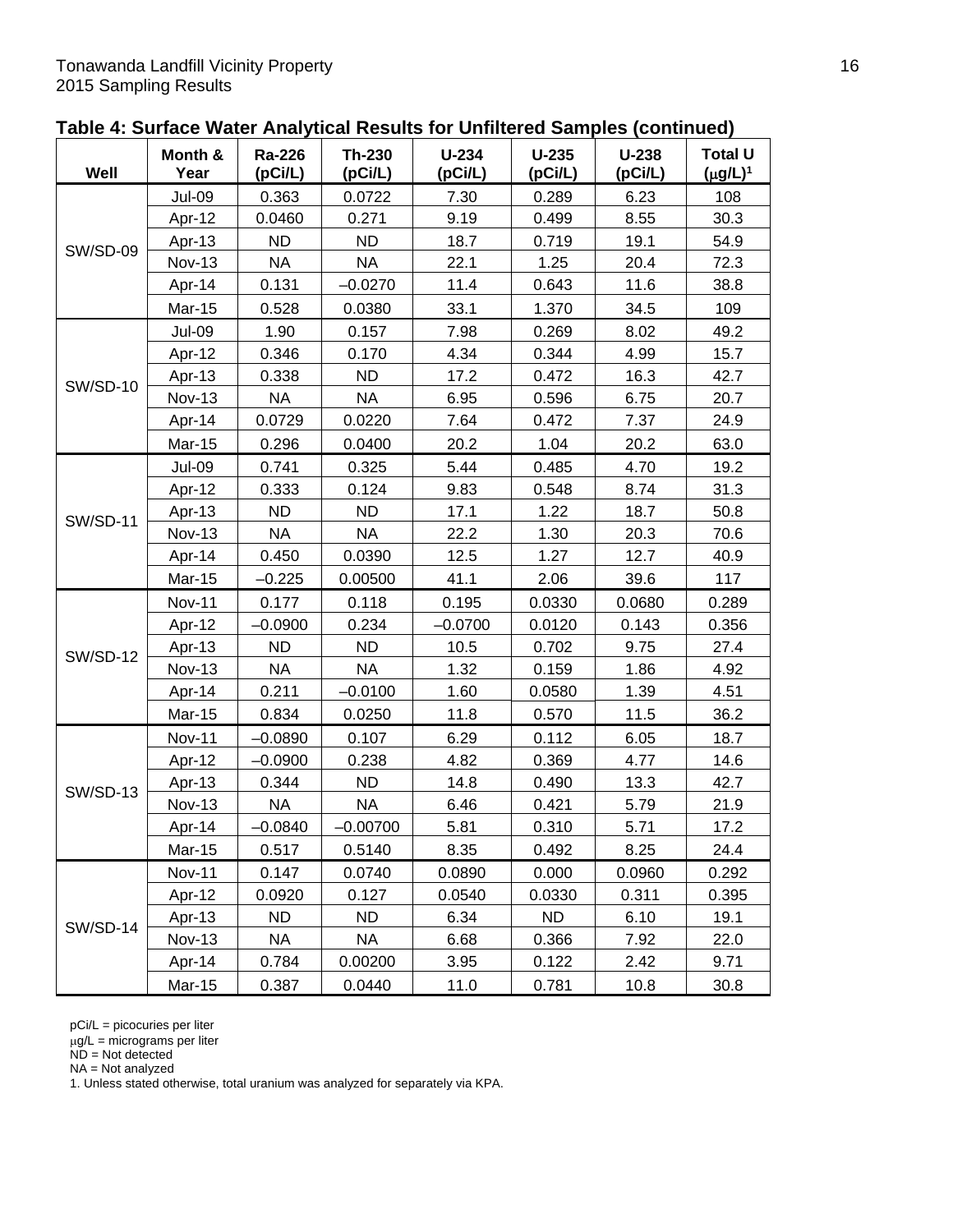|                 | Month &       | <b>Ra-226</b> | <b>Th-230</b> | $U-234$ | $U-235$ | $U-238$ | <b>Total U</b> |
|-----------------|---------------|---------------|---------------|---------|---------|---------|----------------|
| Well            | Year          | (pCi/L)       | (pCi/L)       | (pCi/L) | (pCi/L) | (pCi/L) | $(\mu g/L)^1$  |
|                 | <b>Nov-11</b> | $-0.0440$     | 0.0690        | 0.261   | 0.0670  | 0.231   | 0.905          |
|                 | Apr-12        | $-0.130$      | 0.251         | 4.99    | 0.317   | 4.43    | 1.02           |
| <b>SW/SD-15</b> | Apr-13        | <b>ND</b>     | <b>ND</b>     | 6.09    | 0.194   | 5.69    | 16.6           |
|                 | <b>Nov-13</b> | <b>NA</b>     | <b>NA</b>     | 5.38    | 0.218   | 4.67    | 15.4           |
|                 | Apr-14        | 0.405         | 0.00100       | 3.50    | 0.132   | 3.52    | 13.2           |
|                 | Mar-15        | $-0.228$      | 0.0250        | 11.1    | 0.798   | 11.3    | 33.6           |
|                 | <b>Nov-11</b> | 0.198         | 0.0270        | 0.247   | 0.0590  | 0.239   | 0.634          |
|                 | Apr-12        | $-0.160$      | 0.0360        | 0.193   | 0.0110  | 0.298   | 0.902          |
| <b>SW/SD-16</b> | Apr-13        | <b>ND</b>     | <b>ND</b>     | 5.75    | 0.413   | 5.34    | 16.6           |
|                 | <b>Nov-13</b> | <b>NA</b>     | <b>NA</b>     | 4.52    | 0.298   | 5.20    | 15.2           |
|                 | Apr-14        | 0.0800        | $-0.0100$     | 4.27    | 0.207   | 3.91    | 12.4           |
|                 | Mar-15        | 0.370         | 0.0100        | 9.62    | 0.367   | 9.76    | 31.0           |
|                 | <b>Nov-13</b> | <b>NA</b>     | <b>NA</b>     | 2.19    | 0.131   | 1.63    | 4.16           |
| <b>SW-17</b>    | Apr-14        | 0.502         | 0.0240        | 0.912   | 0.0910  | 0.662   | 2.86           |
|                 | Mar-15        | 0.211         | 0.0320        | 2.02    | 0.217   | 1.24    | 4.14           |
| <b>SW-18</b>    | <b>Nov-13</b> | <b>NA</b>     | <b>NA</b>     | 1.46    | 0.0920  | 1.21    | 3.77           |
|                 | Apr-14        | 0.382         | $-0.0100$     | 1.14    | 0.000   | 0.954   | 2.55           |
|                 | Mar-15        | 0.0190        | <b>ND</b>     | 1.33    | 0.0680  | 1.26    | 3.59           |
| SW-19           | <b>Nov-13</b> | <b>NA</b>     | <b>NA</b>     | 1.58    | 0.0730  | 1.49    | 4.11           |
|                 | Apr-14        | 0.198         | 0.00200       | 1.25    | 0.0570  | 1.06    | 3.95           |
|                 | Mar-15        | 0.057         | $-0.0230$     | 3.36    | 0.218   | 3.33    | 8.60           |
|                 | <b>Nov-13</b> | <b>NA</b>     | <b>NA</b>     | 1.15    | 0.0530  | 1.16    | 3.44           |
| <b>SW-20</b>    | Apr-14        | 0.000         | $-0.0920$     | 2.40    | 0.0840  | 2.41    | 6.11           |
|                 | Mar-15        | 0.453         | <b>ND</b>     | 1.29    | 0.0900  | 1.07    | 2.30           |

# **Table 4: Surface Water Analytical Results for Unfiltered Samples (continued)**

pCi/L = picocuries per liter

 $\mu$ g/L = micrograms per liter

 $ND = Not detected$ 

NA = Not analyzed